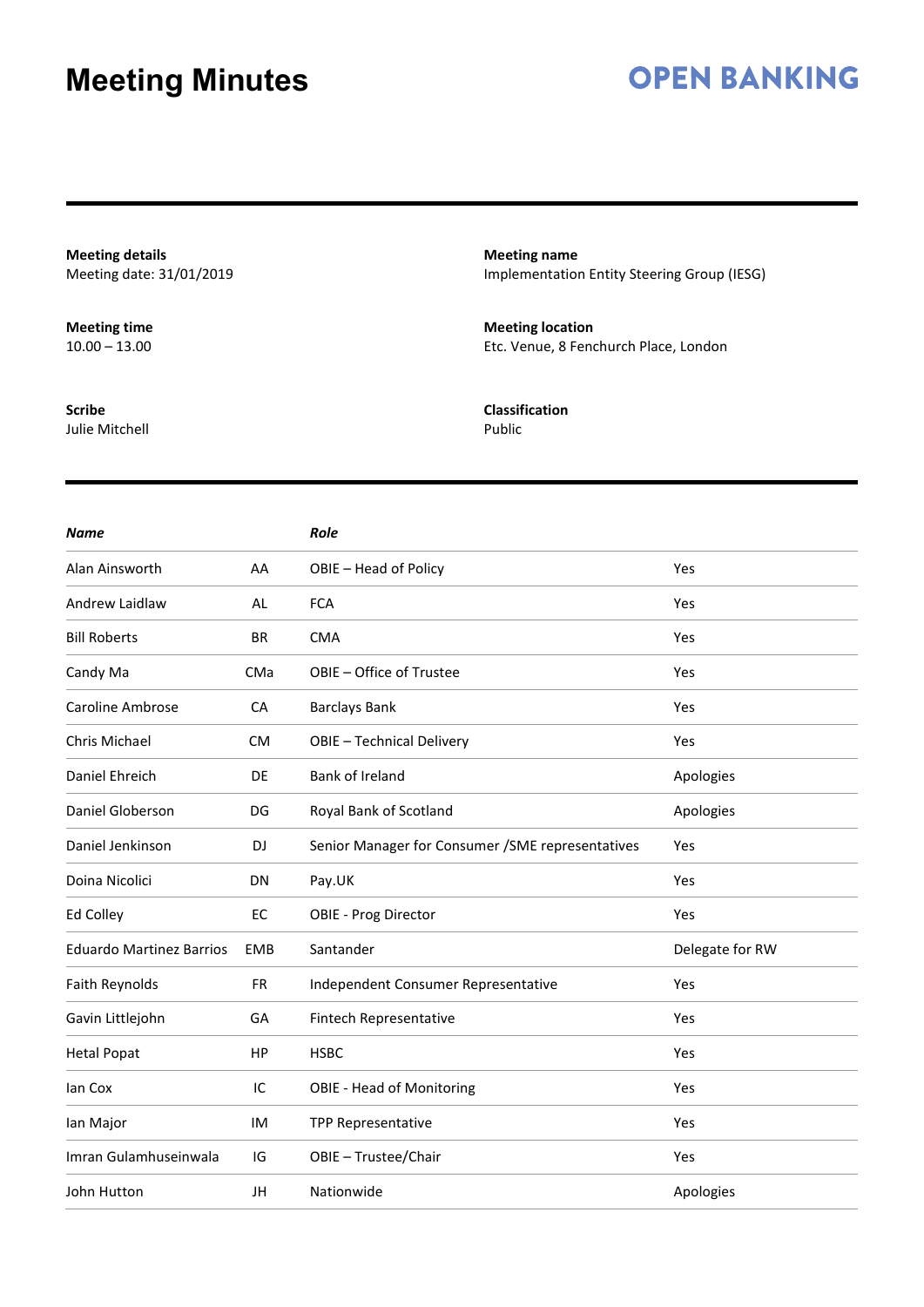## **OPEN BANKING**

| Jonathan Glover      | JG         | Danske Bank                         | Delegate for VH |
|----------------------|------------|-------------------------------------|-----------------|
| Julie Mitchell       | JM         | <b>OBIE - Secretariat</b>           | Yes             |
| Laura Mountford      | LM         | <b>HM Treasury</b>                  | Phone           |
| Mark Chidley         | <b>MCH</b> | Independent SME Representative      | Yes             |
| Mark Mullen          | <b>MM</b>  | <b>Atom Bank</b>                    | Apologies       |
| Matt Cox             | <b>MCX</b> | Nationwide                          | Delegate for JH |
| Oonagh Koeppern      | OK         | <b>BOI</b>                          | Delegate for DH |
| Paul Horlock         | PH         | Pay.UK                              | Apologies       |
| Phillip Mind         | PM         | <b>UK Finance</b>                   | Yes             |
| <b>Richard Rous</b>  | <b>RR</b>  | <b>Lloyds Banking Group</b>         | Yes             |
| <b>Robert White</b>  | <b>RW</b>  | Santander                           | Apologies       |
| Roy Hutton           | <b>RH</b>  | Allied Irish Bank                   | Yes             |
| <b>Ruth Mitchell</b> | <b>RM</b>  | <b>EMA</b>                          | Phone           |
| Stephen Wright       | <b>SW</b>  | <b>RBS</b>                          | Delegate for DG |
| <b>Thaer Sabri</b>   | <b>RM</b>  | <b>Electronic Money Association</b> | Yes             |
| Vickie Hassan        | VH         | Danske Bank                         | Apologies       |
| Will Curley          | WC         | <b>Tesco Bank</b>                   | Yes             |

#### **No. Agenda item**

#### **1.a – 1.b HOUSEKEEPING: MINUTES AND ACTION LOG**

- 1.1. **IG** opened the meeting and advised that, with regards to the minutes, feedback had been received and incorporated; no issues raised therefore the minutes were approved and marked as final.
- 1.2. **IG** advised that all actions were closed and many of the items had papers included in this month's pack.
- 1.3. **GL** asked if there was any availability of the output of 1.7 (Transaction ID's), which was that six of the CMA9 had reverted on. **IG** advised OBIE had collated the information, but hadn't presented back to IESG, asking EC if it had been presented anywhere else. **CM** advised not yet, there are plans to share it. **GL** asked if it could be put on the website. **CM** would need to check if ready to publish, further clarity required around whether or not it was a firm commitment or just an indicative approach; would look to publish something within the week.
- 1.4. **IG** advised actions being taken to ensure TPPs have better visibility on what the banks are doing, not just for Transaction IDs but across all of R3 and R4.
- 1.5. **IG** provided a brief update on the future of OBIE and the future state of Governance. It is not a specific agenda item for this meeting as still in preliminary discussion stage. No decisions have been made on future governance or funding, and any decisions that are going to be made, will go through full and comprehensive consultation. **IG**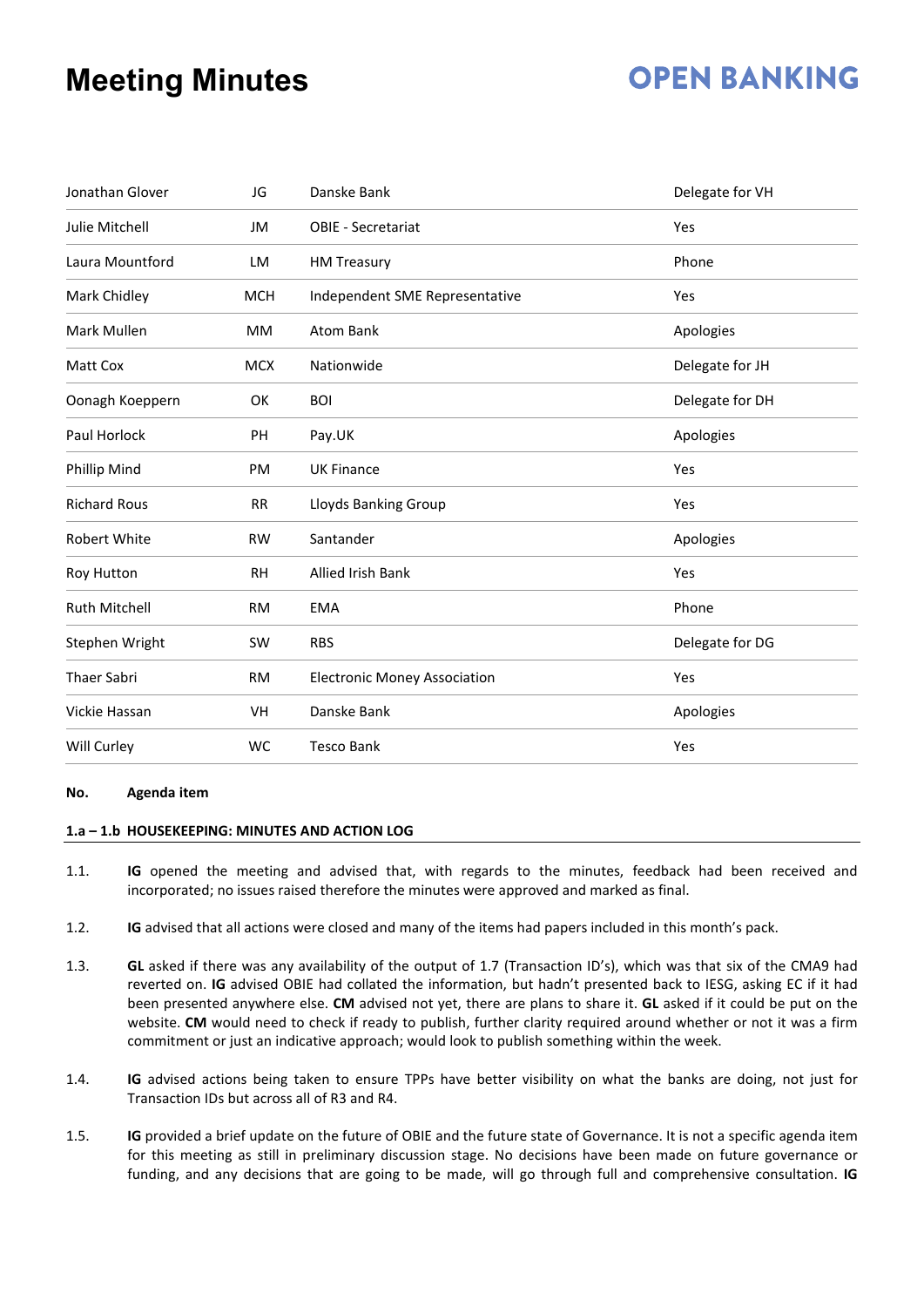advised that the forum previously set up to do this was the Future of OBIE Forum and the next meeting will take place on the 26th February. **IG** confirmed that he would be in a better position to update IESG on the next steps.

- 1.6. **PM** asked how IESG could get visibility of inputs, attendance and agenda of the meeting on the 26th. **IG** advised that was still work in progress, the group did not have any specific mandate or decision making power; it was simply a way of efficiently collating views from around the table. **IG** believed there shouldn't be anything that is "closed doors" from an information point of view, so could share more broadly; individuals will be able to consult and discuss with others and then afterwards anything that is discussed, it is important that it is shared as soon as possible. **IG** noted the February IESG is just after the meeting, he will be able to report back how close the group is to consensus.
- 1.7. **RR** advised that he would be attending the meeting on the 26th February representing LBG, but would also be happy as a representative of the CMA9 and offered to meet with the banks collectively/individually.
- 1.8. **IG** advised that the Heads of Retail had decided that two of the CMA9 would represent, noting that John Hutton of Nationwide would not be able to attend the next meeting; leaving it to the CMA9 to organise who would step in.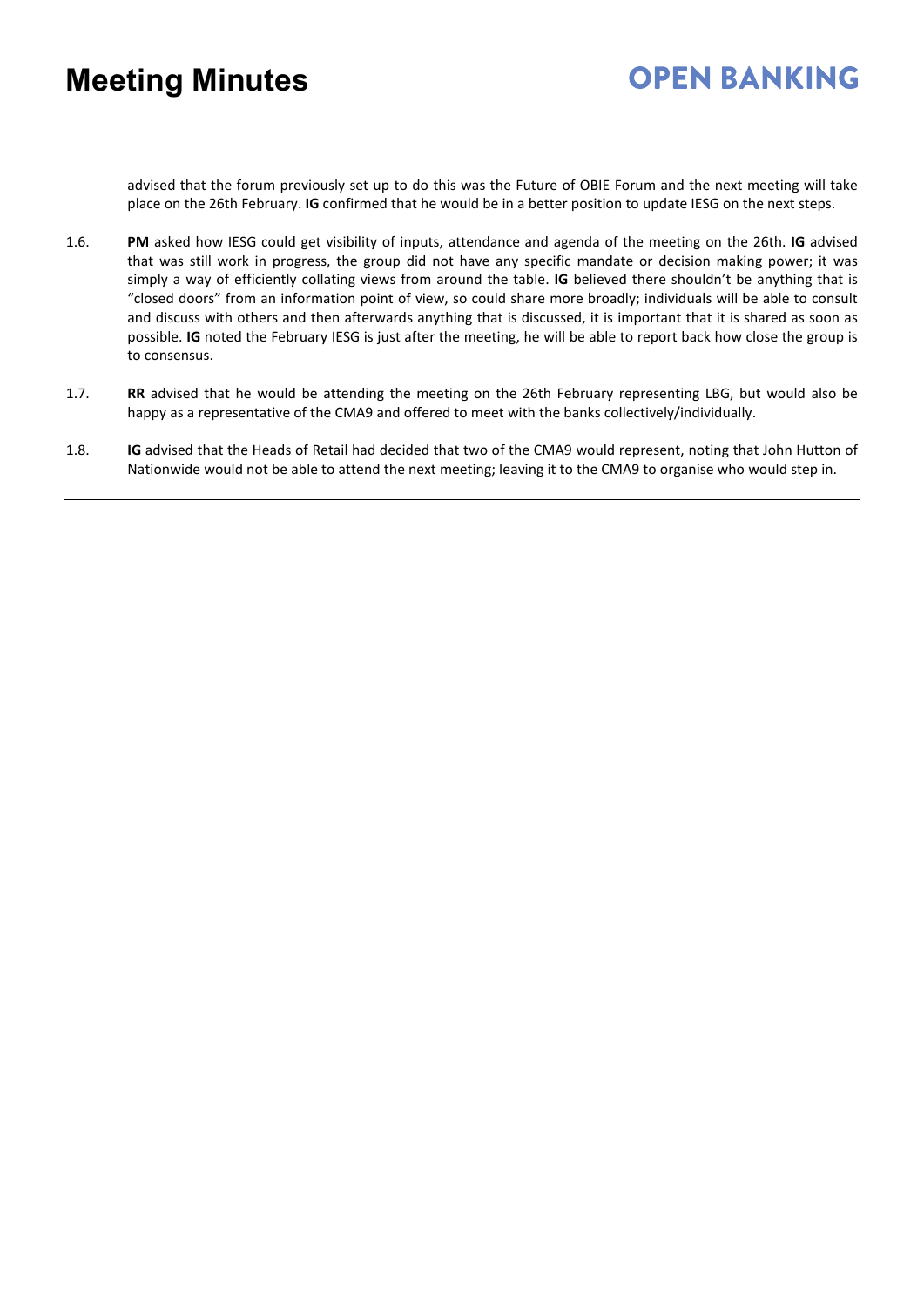## **OPEN BANKING**

| <b>ACTIONS</b>       |                    |       |                                                                                                                                                                                                                                                                                                                                                |                                                                                                                                                                                                                                                                                                                                                                                                   |                                                                    |               |                    |
|----------------------|--------------------|-------|------------------------------------------------------------------------------------------------------------------------------------------------------------------------------------------------------------------------------------------------------------------------------------------------------------------------------------------------|---------------------------------------------------------------------------------------------------------------------------------------------------------------------------------------------------------------------------------------------------------------------------------------------------------------------------------------------------------------------------------------------------|--------------------------------------------------------------------|---------------|--------------------|
| <b>Action Number</b> | <b>Date Raised</b> | Owner | <b>Description</b>                                                                                                                                                                                                                                                                                                                             | <b>Notes</b>                                                                                                                                                                                                                                                                                                                                                                                      | <b>Target Date</b>                                                 | <b>Status</b> | <b>Date Closed</b> |
| IESG_2018_301_103    | 19/07/2018         | IG    | <b>Overarching Strategy: IG to have discussion</b><br>with FR in monitoring function and PAG.<br>IESG to send suggestions directly to IG/FR on<br>overarching strategy.<br>IESG Discussion 19/12: IG/FR have a call<br>scheduled to discuss 2pm on 21/12, which<br>will also include FR comments around<br>framework as mentioned at steering. | Update 29/08 matter for future IESG; paper has<br>been prepared for future IESG. Item rolled to 24<br><b>October IESG</b><br>Update 26/11: Item to be rolled to December<br>IESG. JM to follow up with FR and IG to close this<br>action.<br>Update 14/12: Full update rolled to January IESG<br><b>Update 22/01:</b> Agenda item Articulating Success<br>presented by FR at <b>January IESG.</b> | 06/09/2018<br>26/09/2018<br>24/10/2018<br>28/11/2018<br>31/01/2018 | Closed        | 31/01/2019         |
| IESG_2018_301_120    | 06/09/2018         | AA    | Brexit Update: AA to look at paper on Brexit<br>in October IESG.<br>IESG Discussion 19/12: AA to provide a<br>paper covering the list of potential issues<br>faced.                                                                                                                                                                            | Update 17/09: Item rolled to 24 October IESG.<br>AA will provide a verbal update<br>Update 22/11: Item rolled to December IESG<br>Update 14/12: Item rolled to January IESG<br>Update 22/01: Agenda item Brexit Risks<br>presented by AA for noting at <b>January IESG.</b>                                                                                                                       | 24/10/2018<br>28/11/2018<br>19/12/2018<br>31/01/2019               | Closed        | 31/01/2019         |
| IESG_2018_301_127    | 24/10/2018         | AA    | Copyright discussion: GL advised that item<br>was not closed. IG requested to bring back<br>to November IESG.<br>IESG Discussion 19/12 AA to produce paper<br>and discuss legal constructs with ME. Paper<br>for noting only at January IESG.                                                                                                  | Update 13/11: AA advised matter not ready for<br>update for November IESG. Roll item to<br>December IESG.<br>Update 14/12: Item rolled to January IESG.<br><b>Update 22/01:</b> Agenda item Copyright position<br>presented by AA for noting at January IESG.                                                                                                                                     | 19/12/2018<br>31/01/2019                                           | Closed        | 31/01/2019         |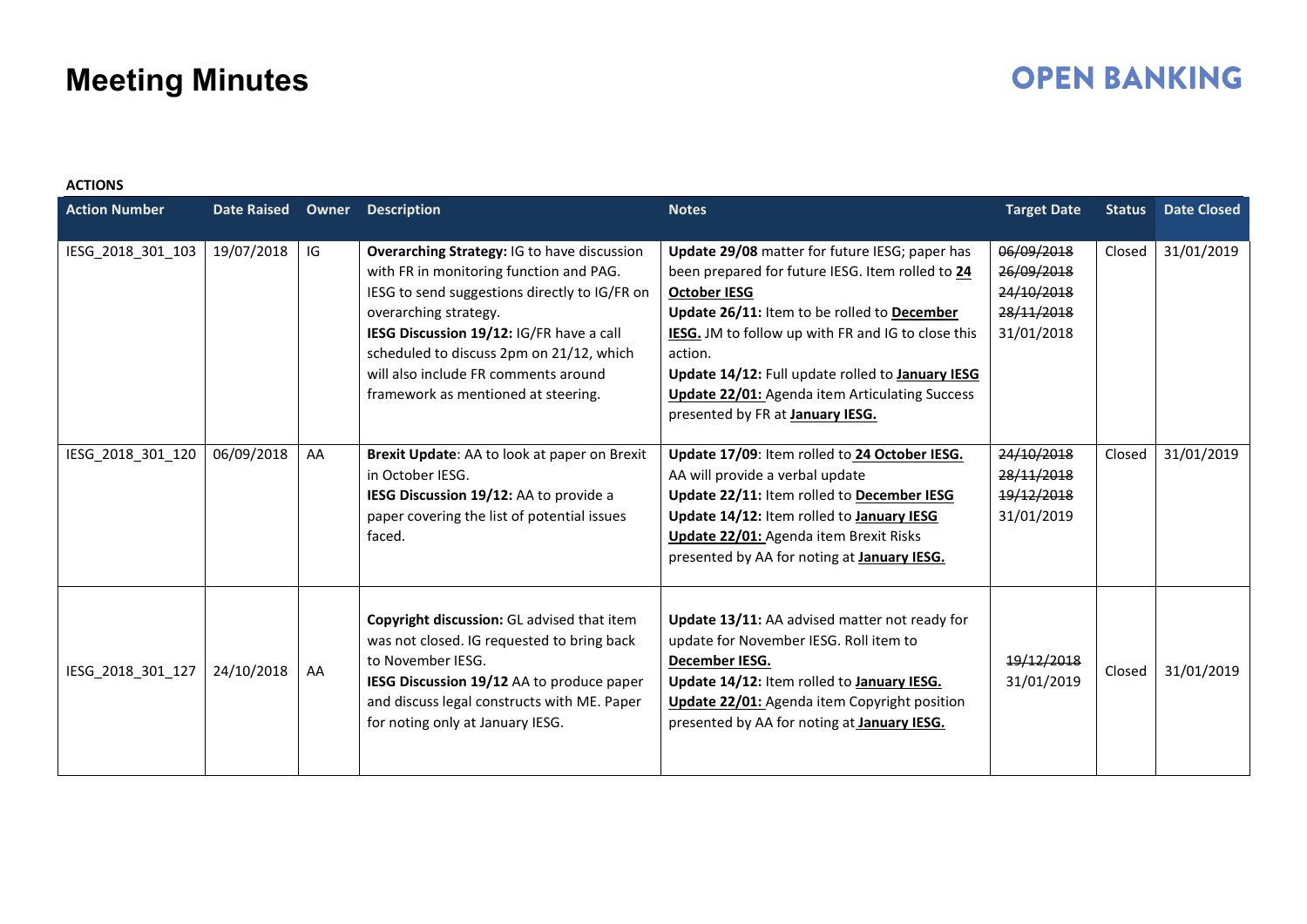## **OPEN BANKING**

| <b>Action Number</b> |            |    | Date Raised Owner Description                                                                                                                                                                                                                                                                                              | <b>Notes</b>                                                                                                                                                                                                                                                                                                                              | <b>Target Date</b>       | <b>Status</b> | <b>Date Closed</b> |
|----------------------|------------|----|----------------------------------------------------------------------------------------------------------------------------------------------------------------------------------------------------------------------------------------------------------------------------------------------------------------------------|-------------------------------------------------------------------------------------------------------------------------------------------------------------------------------------------------------------------------------------------------------------------------------------------------------------------------------------------|--------------------------|---------------|--------------------|
| IESG_2018_301_135    | 28/11/2018 | EC | <b>Operational Guidelines: EC/AA to provide</b><br>final iteration of Operational Guidelines to<br>December IESG for Recommendation by the<br>Trustee.                                                                                                                                                                     | Update 14/11: OG document not presented at<br>December IESG as previously planned, focus now<br>on OBIEs approach on updating the OG following<br>the publication of the EBA & FCA final reports.<br>Item rolled to January IESG.<br>Update 22/01: Agenda item Operational<br>guidelines for approval presented by AA at<br>January IESG. | 19/12/2018<br>31/01/2018 | Closed        | 31/01/2019         |
| IESG 2018 301 140    | 19/12/2018 | AA | EIDAS: AA suggested to Doina Nicolici that<br>PSD2 stakeholder group set up a session to<br>discuss eIDAS with AA leading/chair. AA also<br>to speak with Moneyhub, Yolt and Account<br>Technologies. OBIE preference is options 1<br>or 2 but not 3. AA to then provide a letter for<br>the Trustee on eIDAS,             | Update 15/01: AA to provide a short note on<br>outcome of discussion with DN on this matter. In<br>to be included in pre read only and not an<br>agenda item for January IESG.<br>Update 22/01: AA to provide verbal update<br>during housekeeping at January IESG.                                                                       | 31/01/2019               | Closed        | 31/01/2019         |
| IESG_2018_301_141    | 19/12/2018 | IG | NESTA: Chris Gorst to provide a proposal<br>around retail, personal customers                                                                                                                                                                                                                                              | Update 22/01: Agenda item Nesta proposal<br>presented by AA for discussion at <b>January IESG.</b>                                                                                                                                                                                                                                        | 31/01/2019               | Closed        | 31/01/2019         |
| IESG_2018_301_142    | 19/12/2018 | EC | Kite Mark/Trustmark: this links to the<br>certification process and it was suggested<br>that Roxanne leads this. EC to discuss with<br>Roxanne Pocha (OBIE): what are the options<br>and models to be considered and bring<br>paper or verbal update to January IESG for<br>possible discussion (paper classification tbc) | Update 22/01: Agenda item Trustmark<br>preliminary discussion presented by EC at<br><b>January IESG</b>                                                                                                                                                                                                                                   | 31/01/2019               | Closed        | 31/01/2019         |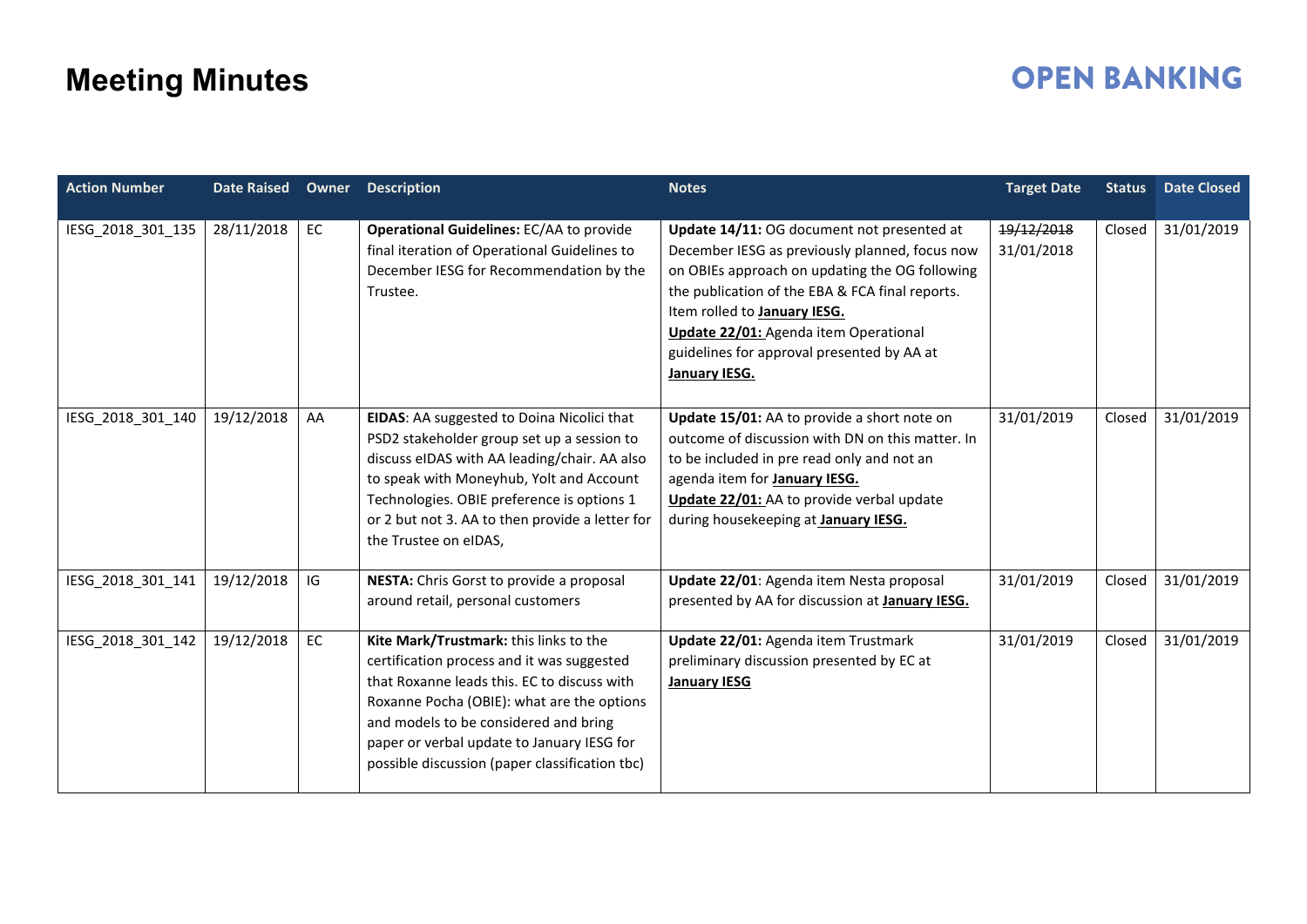## **OPEN BANKING**

| <b>Action Number</b> |            |    | Date Raised Owner Description                                                                                                                                                                                                                                                    | <b>Notes</b>                                                                                                                                                                                                                                                                                                                                                                                   | <b>Target Date</b> | <b>Status</b> | <b>Date Closed</b> |
|----------------------|------------|----|----------------------------------------------------------------------------------------------------------------------------------------------------------------------------------------------------------------------------------------------------------------------------------|------------------------------------------------------------------------------------------------------------------------------------------------------------------------------------------------------------------------------------------------------------------------------------------------------------------------------------------------------------------------------------------------|--------------------|---------------|--------------------|
| IESG_2018_301_143    | 19/12/2018 | AA | P14/P15: AA to prepare Trustee letter or<br>memo to extend evaluation process, letter<br>to be submitted to January IESG. IG/CM to<br>review: what OBIE agrees with, what<br>requires further clarification and what has<br>been missed. IG to kick start the process.           | Update 22/01: Agenda Item Trustee response<br>paper presented by AA for discussion at January<br>IESG.                                                                                                                                                                                                                                                                                         | 31/01/2019         | Closed        | 31/01/2019         |
| IESG_2018_301_144    | 19/12/2018 | EC | Confirmation of Payee (CoP): during<br>meeting, IESG were asked for their input into<br>consultation on this matter. EC to email the<br>CMA9 and check with Paul Horlock, Email<br>required which sets out process on how<br>contracts are agreed.                               | Update 10/01: EC and PH discussion has taken<br>place. At the moment OBIE don't have a<br>contractual basis to consult on but when they do<br>would prefer to use the pay.uk consultation<br>process back to the 9 rather than muddle it with<br>multiple engagements. EC will communicate this<br>to CMA9 at next PMG before the IESG<br>Update 15/01: EC confirmed PMG have been<br>updated. | 31/01/2019         | Closed        | 31/01/2019         |
| IESG 2018 301 145    | 13/12/2018 | AA | Working Groups: DN observed that there<br>has been a change this year in the<br>governance and wanted to have a discussion<br>with IESG on what the views are on the role<br>of the stakeholder groups going forward;<br>where do they fit in the governance in the<br>New Year. | Update 10/01: AA preparing a Standards<br>Governance Proposal paper to be submitted to<br>IESG January which will close this action.<br>Update 22/01: Agenda item Working Group<br>Rationalisation paper presented for discussion at<br>January IESG.                                                                                                                                          | 31/01/2019         | Closed        | 31/01/2019         |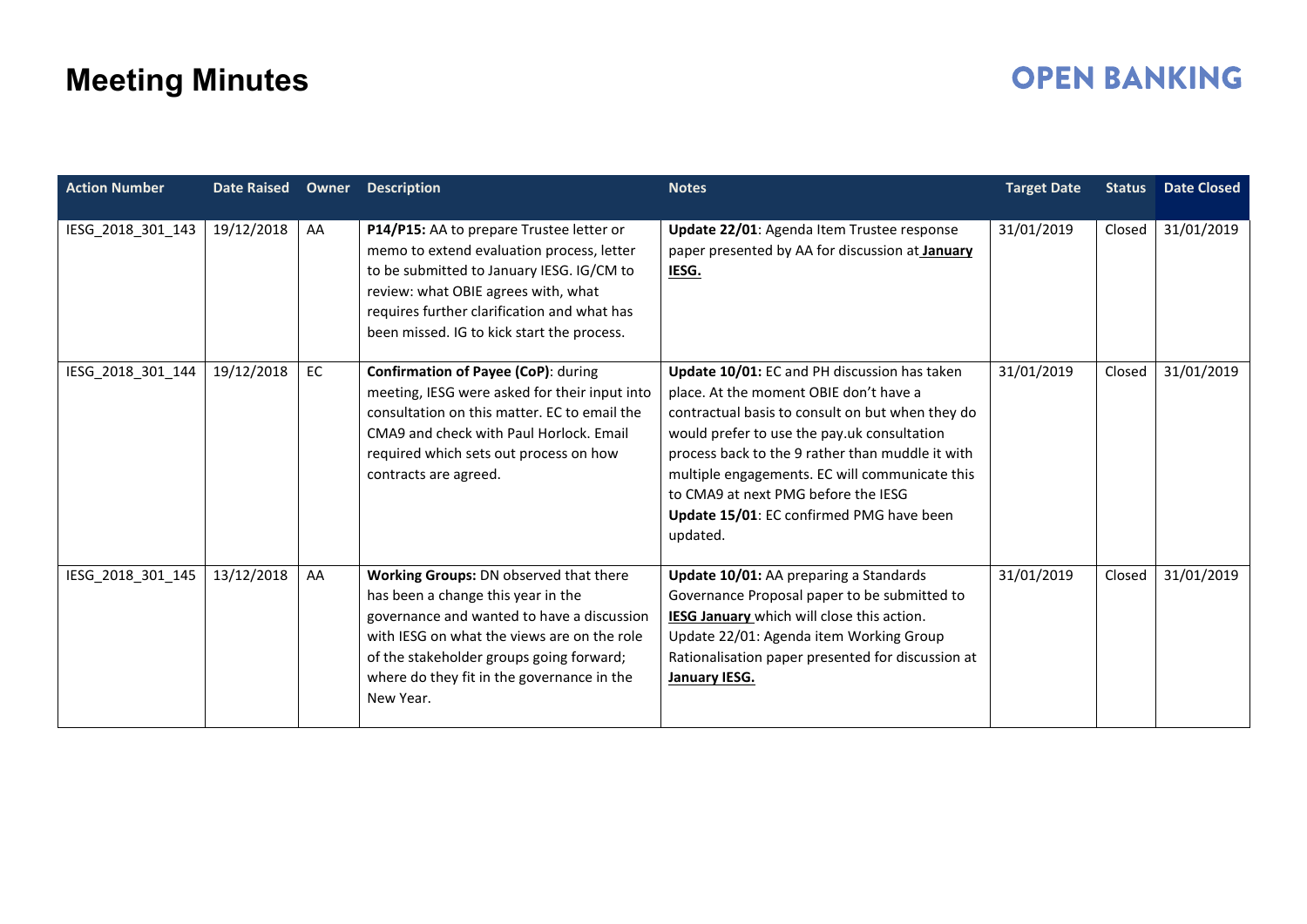## **OPEN BANKING**

### **1.c PROGRAMME UPDATE**

### *1.c.i OBIE STATUS REPORT*

- 1.9. **IG** observed R4 had moved from Red to Amber and was based on the concept of putting some of the items that were included before into R4 and will be discussed later in the meeting.
- 1.10. **IG** advised the IESG there was a Directory outage over the weekend. It is the first one in over a year and affected two of the banks. **IG** stated the technical fix went in quickly (within 24 hours) but there were some procedural elements that require tightening up, particularly to do with the way the information was escalated within OBIE and externally.
- 1.11. **TS** asked what the service level was for the Directory; 24 hour outage for a payment system is quite a long time. **EC** advised the service levels around the directory were not 24 x 7 x 365; 100% availability. There are a number of items within the construct and framework of the directory, including what the directory service is and how it revokes consent through both the service desk and communications. Also with the caching capabilities, those are back within bank organisations. **EC** believed there were a number of things – it is not designed to 100% availability, the way the ecosystem interacts with the directory needs to take advantage of the caching components and OBIE are talking to the banks that were affected on how this can be improved. **EC** added a lot of the CMA9 already support those capabilities and OBIE would be articulating that as best practice with new banks joining the ecosystem. **EC** advised that OBIE want to drive for higher and higher levels of availability and better monitoring capabilities to ensure any outage is detected and resolved. In this example, the architecture of the directory should have kept it up and running; it didn't because of a fault that was introduced in November during a change. **EC** apologised and advised that OBIE were putting in processes which make sure these types of incidents don't materialise again.
- 1.12. **IG** asked what caching was in layman's terms. **EC** advised that in the context of a payment, it is more likely that it wouldn't be initiated, therefore a PISP may not be able to complete that part of the journey with its customer, however any payments that have been established (future dated/regular payments) would remain unaffected. In terms of caching the bank essentially holds the copy of the certificates that are in place within the directory and therefore the authorisation status that's within the directory of all of the TPPs (PISPs and AISPs) that sit within the ecosystem. In March/April OBIE will introduce a push notification, which enables banks to rely on the caching and not on manual processes telling them that a particular actor has been revoked by one of the National Competent Authorities (NCA). A number of banks have taken the position that they want to wait until that push notification has been introduced before they change their risk position.
- 1.13. **RH** observed that there was a single point of failure in the ecosystem and a year in and from a contractual point of view, there needs to be an SLA which states the reliability or what the uptime is, so that it can be measured. **EC** advised there is an SLA, however it's not 100% availability which is what is implied by a payments solution.
- 1.14. **GL** felt the explanation was confusing: it's not 100% availability because there is still the capability of banks to execute, if you are a payment initiator and you can't initiate a payment, you are not performing your business. That's a breach of the payment cycle for PISPs, however if there is anything connected to the initiation of the payment it is part of the payment system and should have 100% availability. **IG** added that the caching element applies to AIS and PIS, therefore payments will flow if the bank has decided to cache.
- 1.15. **IG** agreed an SLA was required and asked **EC** what it was. **EC** believed it was 99.9%. **CM** advised there were different levels of SLA's for services of the directory. Some are highly available; some are services that enable a look up which is not so high. There is the SLA of the service desk in terms of response times, which is largely during office hours. **GL** wanted to know what the SLA was of OBL to the marketplace. **RH** was concerned with Confirmation of Payee coming in; this is was a single point of failure for more than just the CMA9.
- 1.16. **EC** advised he would circulate the SLA and if the group wants to see the availability reporting, that can be done going forward.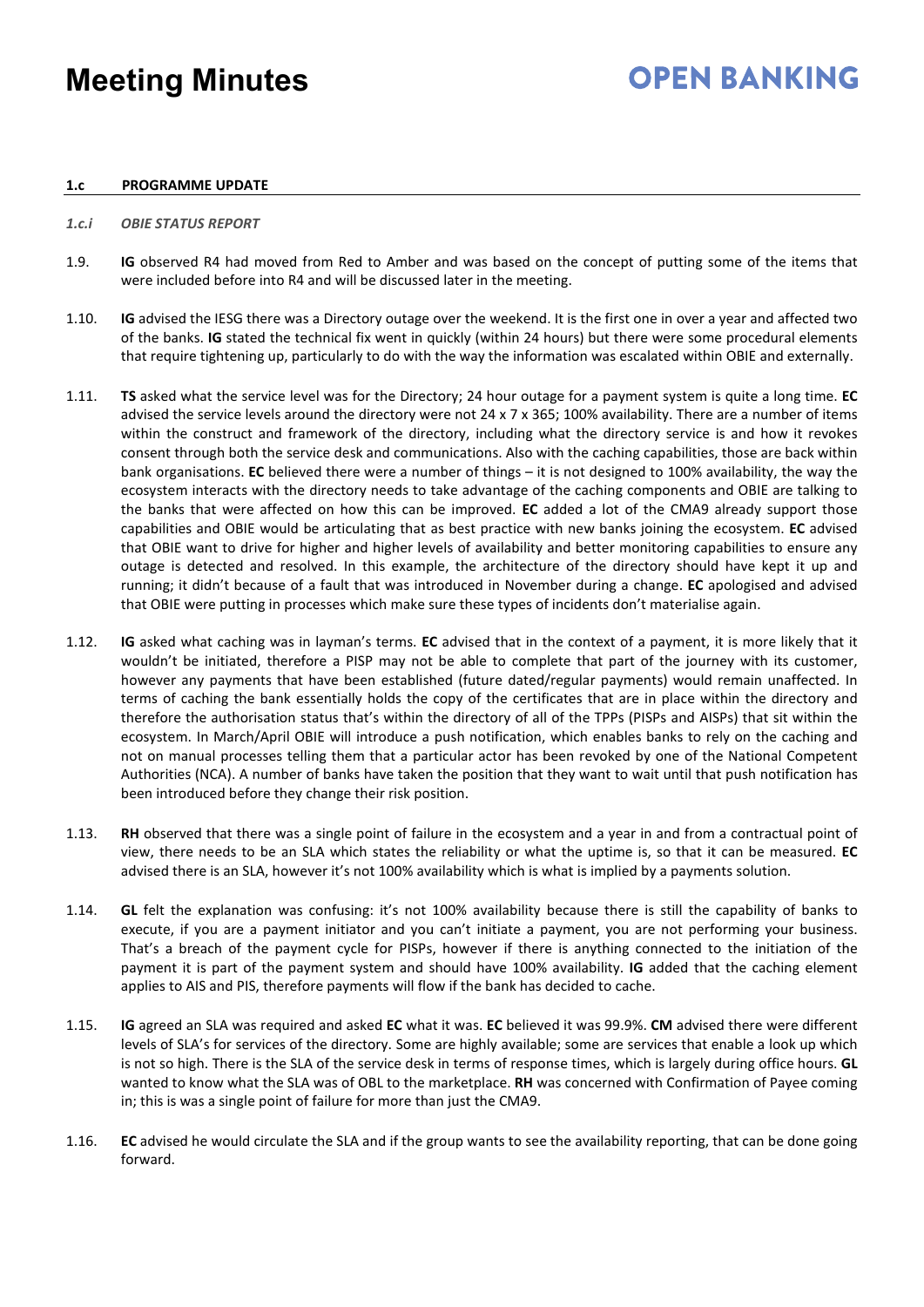## **OPEN BANKING**

- 1.17. **FR** was also concerned around the single point of failure and suggested to move to a system that was largely PISP led, (e.g. like Klarna in Sweden) it would become a matter of interest to the Bank of England, as we don't want SMEs who rely on PISP services, and don't use / offer cards, to go down, because there is a problem in the directory. Is that the possibility? Is the impact downstream that SMEs can't accept payments?
- 1.18. **IG** believed there was still a lack of understanding around the caching point. The directory was a whitelist and if a party was authorised and becomes no longer authorised the directory should reflect that and the bank should be checking against the directory to double check. The mechanism by which the directory is alerted as to whether a party becomes de-authorised is through the NCA. The NCAs are not providing a minute by minute, second by second update on the authorisation of participants, it's going to happen at best once a day, which is why all of the banks have the option to cache. **IG** added payments will still get initiated, OBIE have to ensure that if an NCA de-authorises a TPP, it should be reflected in the directory very quickly and the banks recognise that has been reflected in the directory, hence the push notification which is going to be rolled out. **IG** added that it's important not to think that the directory is a single point of failure or is systematically important and the same applies for Confirmation of Payee, it would be up to the entity that allows a participant to participate as a Confirmation of Payee actor.
- 1.19. **RR** added it sounds as though, if a bank is not caching, they are at risk of creating an obstacle. **MCX** stated that was not his understanding, believing the directory was a single point of failure potentially, the caching around it provides risk mitigation and different levels of caching have been applied in different organisations so there are different tolerances that exist. In future tolerance levels can be increased through caching, but that can only be in a 24 hour period as the directory would need checking in that time window.
- 1.20. **EMB** wanted to highlight the single point of failure that represents the directory and what is happening about the directory, Santander were not affected by the caching issue as Santander do cache, however on the 8th January, Santander and other banks experienced an issue in terms of the developer portals, which were unavailable because of an incident in the directory ; that has not been discussed here and EMB added most importantly and just to highlight the fact that the single point of failure resides there it needs to be reviewed. **IG** agreed this was fair and suggested that OBIE go one step beyond including the SLA's in the minutes. **IG** felt he could do with a paper, which should go through the risk function within OBIE that explains precisely what these elements of risk are, an can talk about caching as a mitigant and also states what the SLAs are against it. As a one off, OBIE should actually look at how the directory, if it is just the directory in the OBIE, how has it performed against those SLA's over an historic time period (flexible as to what the historic time period is).
- 1.21. **GL** asked how this would be recorded in the metrics/KPIs. **IG** stated that the report was the starting point and the on-going KPIs can be looked at afterwards.
- 1.22. **TS** stated that this may become an incident reporting issue for everyone involved because they are dependent on it. The paper should also consider incident reporting obligations under the EBA guidelines, to the FCA or whoever is the regulator. That information should then flow from OBIE to all of the dependent entities. This is an urgent and important piece of reporting and if anyone has not yet reported this incident they should think about it.
- 1.23. **RH** believed guidance was required from AL, using a recent Visa issue as an example. **AL** stated that all PSPs are under obligation to notify the FCA of any major incidents; there are thresholds set out in the EBA guidelines and expected all firms around the table to be aware of this already. **IG** believed that this should be factored into the paper that has been requested.

**ACTION: IESG\_2018\_301\_146 - IG requested EC provide February's IESG with a paper on the issue, seeking input from Risk/Comms to include the procedural elements as well as the technical vulnerabilities considered, and think broadly about what this means about formal, regulatory incident reporting. The paper should explain precisely what these elements of risk are and can refer to caching as a mitigant, include what the SLA's are and review how the directory has performed against those SLAs over an historic time period. PMG/TDA should also provide input.**

1.24. **PM** asked EC to consider the implications for Confirmation of Payee; if there is an outage beyond 24hours, what are the consequences. **IG** agreed this was a fair point, but questioned if it should be in a different paper, but with the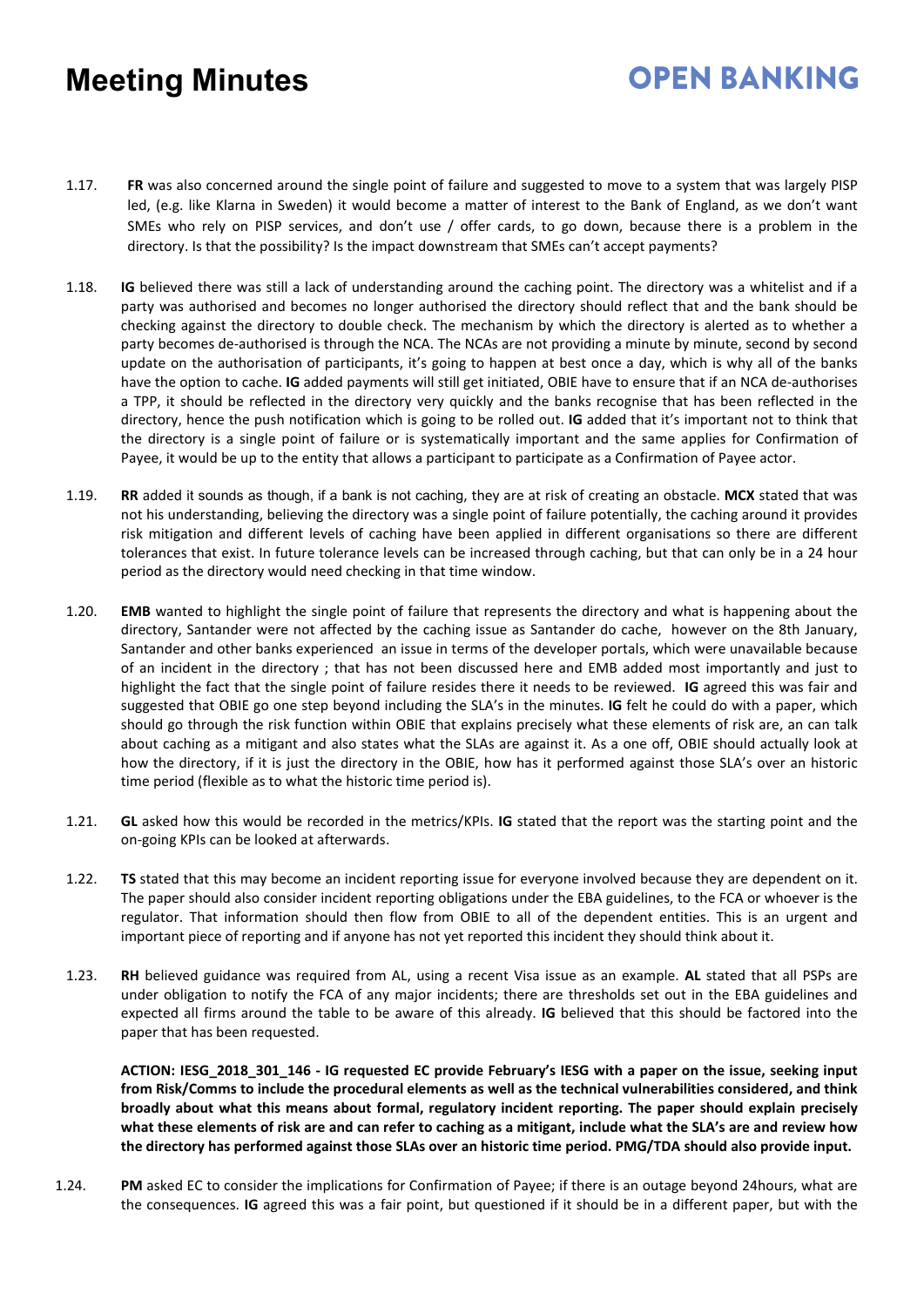## **OPEN BANKING**

same objectives and could link into Pay.UK. **IG** didn't want to commit Pay.UK to contribute to an OBIE paper. **EC** would consider the best way forward to close the action(s).

#### *1.c.i CMA9 UPDATE*

- 1.25. **IG** advised the bilaterals has been a successful initiative and Simon Waller and the team at OBIE are going through a process of trying to ensure which of the CMA9 are doing what and when is made available to the banks. A template has been circulated, which will be hosted on line; will be ready in a couple of weeks and will show functionality by CMA9/brands etc.
- 1.26. **GL** advised he had written to the HMT and FCA on behalf of the TPP community, seeking better transparency and visibility across the piece. There are seven weeks to the first RTS milestone and there is no visibility of who is doing what. The FCA is engaging with ASPSP community to get a better understanding, the TPP market has got no idea how to resource this. **GL** suggested he and PM discuss this off line and try to get some communications going as there is material business risk on the TPP side.
- 1.27. **IG** clarified that GL was referring to non CMA9. **PM** confirmed that UK Finance did a survey in 2018 and has been talking to the FCA about repeating it. This survey aggregated results, so it wouldn't give you a line of sight as to what individual firms were planning. **GL** added that if the entities were not producing, e.g a FAPI compliant interface, in the three month period, through which the TPPs get to test, before going forward to the NCA for examination or exemption, there won't be the capability to connect to the API to test the data payload and whether it's functionally rich. If the entire marketplace could adopt FAPI then at least there would be some surety that there could be a higher speed of connection. The difference between a standardised output and the different variances could be a variety of days of development time. There is coverage of existing markets and customers that need supporting and no idea, in a three month window, what level of resource is needed.
- 1.28. **CM** advised that OBIE are reaching out to all the ASPSPs that they know about to capture information about who is doing what and when. There is an ASPSP calendar to enable each ASPSP to publish and update their own calendar automatically done in a central point; we are encouraging everyone to do this. **IG** asked if anyone had added they were doing Berlin Group or proprietary, or does it self-select only those using Open Banking standard. **CM** advised it could be developed to add more information, but at present it was OBIE specific. **EC** suggested working with PM, who could communicate with his members to advise them that the resource was available to self-populate. **PM** would be happy to help and would like to discuss in more detail off line, and see where UK Finance can help.
- 1.29. **AL** advised that the FCA were also proactive in communications to ASPSPs, asking them their intentions. **GL** asked if the FCA coverage coming out of the CMA9 report was also going to cover the transparency of intentions of the timetable for introducing any new forms of SCA. **IG** advised this conversation was happening at PMG/TDA. **CM** advised that the prime forum was the Testing Working Group and asked IESG to encourage their relevant constituents to engage with this. **IG** requested that FDATA also get involved. **CM** advised there were 13 non CMA9 that OBIE was starting to collect data on.

### **ACTION: IESG\_2018\_301\_153 - PM / EC to discuss ASPSP calendar concept and how UK Finance can disseminate information.**

- *1.c.ii TPP FUNNEL*
- 1.30. IG noted that a lot of participants that were authorised in testing, but not with live propositions are now gearing up to participate in the market.
- *1.c.iii API KPI*
- 1.31. **IG** observed there was decent improvement across the board and was pleased with the quantity of Jira tickets that are being dealt with across all the banks and as a measuring basis; this is helpful to the Monitoring team.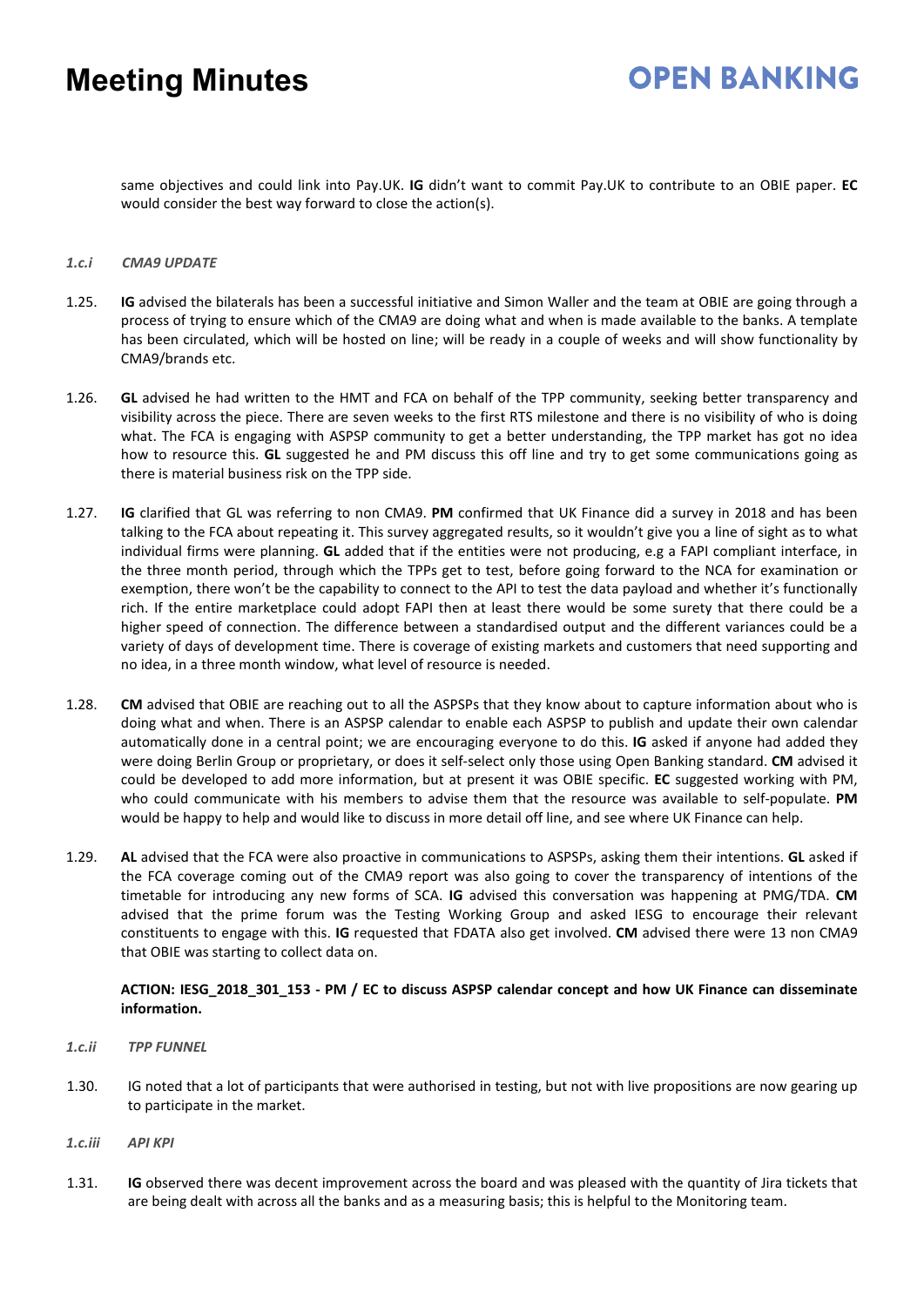## **OPEN BANKING**

- 1.32. **RR** advised there were discussions on how the response times were being calculated, as LBG were at slight odds with what OBIE were reflecting; some were resolved but there needs to be an agreed methodology and ensure that all are applying it the same way. **IG** acknowledged this was a difficult process and may not be entirely stable but understood, via PMG, there is a pretty granular definition of what is required and make the definitions more specific. **IG** advised that OBIE had collected customer numbers from across the CMA9 but was not comfortable the definitions were specific enough or being interpreted correctly by the CMA9. **IG** suggested that if any of the CMA9 had any issues with their numbers or other discrepancies to feedback to EC.
- 1.33. **MCH** asked the TPP representatives if he felt there was the same level of improvement. **GL** advised he had discussions with a number of TPPs, who are struggling with several issues: pagination of data, inconsistencies between what was on the consumer facing direct channel and through the API timeline inconsistencies (Transaction ID related). The stability of some of the brands have been consistent, however others are still on the journey to consistency. **GL** observed the next two months will be a litmus test, but there was a need to see material benefits. **IM** agreed with GL, stating that different TPPs are grappling with different elements of actually consuming this data. In terms of KPIs he felt they were a fair reflection.
- 1.34. **HP** asked if the TPPs could be encouraged to pass the feedback to the CMA9. The banks need to hear this at the service desks so they can remediate. **GL** added that on the positive side, he had heard that the TPPs are getting good support from all of the banks' service desk teams.
- 1.35. **FR** asked when customer numbers will be seen. **IG** asked for the bilateral conversations to continue and find a mechanism for keeping the OBIE Testing Working Group informed, continue with the Jira ticketing system as this demonstrates there is good activity taking place. **IG** advised on the point of customer numbers, OBIE have been collecting since December but they haven't been provided by all of the banks across the board and the challenge process is throwing up some discrepancies – until they have been resolved he wouldn't be comfortable publishing any numbers. **IG** confirmed the process for the customer numbers: discussed bilaterally, share them in the wider group and then consider carefully publishing them in the public domain.
- 1.36. **EMB** highlighted an issue around Jira and when the ticket is raised where the incident sits. When more TPPs come into the ecosystem it's going to see an increase in tickets. **IM** asked if OBIE should be categorising the closure of Jira tickets and understand whether it was an ASP or TPP led ticket, it could create a repository of learning for future issues.

**ACTION: IESG\_2018\_301\_148 - EC to discuss ticket closure categorisation with Simon Waller and the Testing Working Group.**

### **2.a OPERATIONAL GUIDELINES FOR APPROVAL**

- 2.1. **IG** advised that this item has come to IESG for approval and has been through wide consultation. The next step is to create an SIR umbrella document that sits across the technical standards, the Customer Experience Guidelines and the Operational Guidelines. The three together are what make the Open Banking Standards. **IG** confirmed benchmarks have been incorporated within the Operational Guidelines document, and wanted to stress these are not mandatory, nor under PSD2 although in his view there is an obligation under the Order to make sure the read/write APIs are continuously available.
- 2.2. **GL** commented that the last part was a shame.
- 2.3. **FR** questioned if the MI reporting requirements are not included in this document, it means they are outside of scope, where are they going to sit. **CM** advised this document focuses on two things: being clear about guidelines that OBIE have worked on to help ASPSPs meet their regulatory requirements for an exemption, along with requirements for reporting from September onwards. Currently there is a separate MI reporting template which is required for the CMA9 for reporting March onwards. **IG** added that these will all be subject to CR's and will evolve over time. **FR** asked where is the governance around this – does it belong to the Office of the Trustee. **IG** confirmed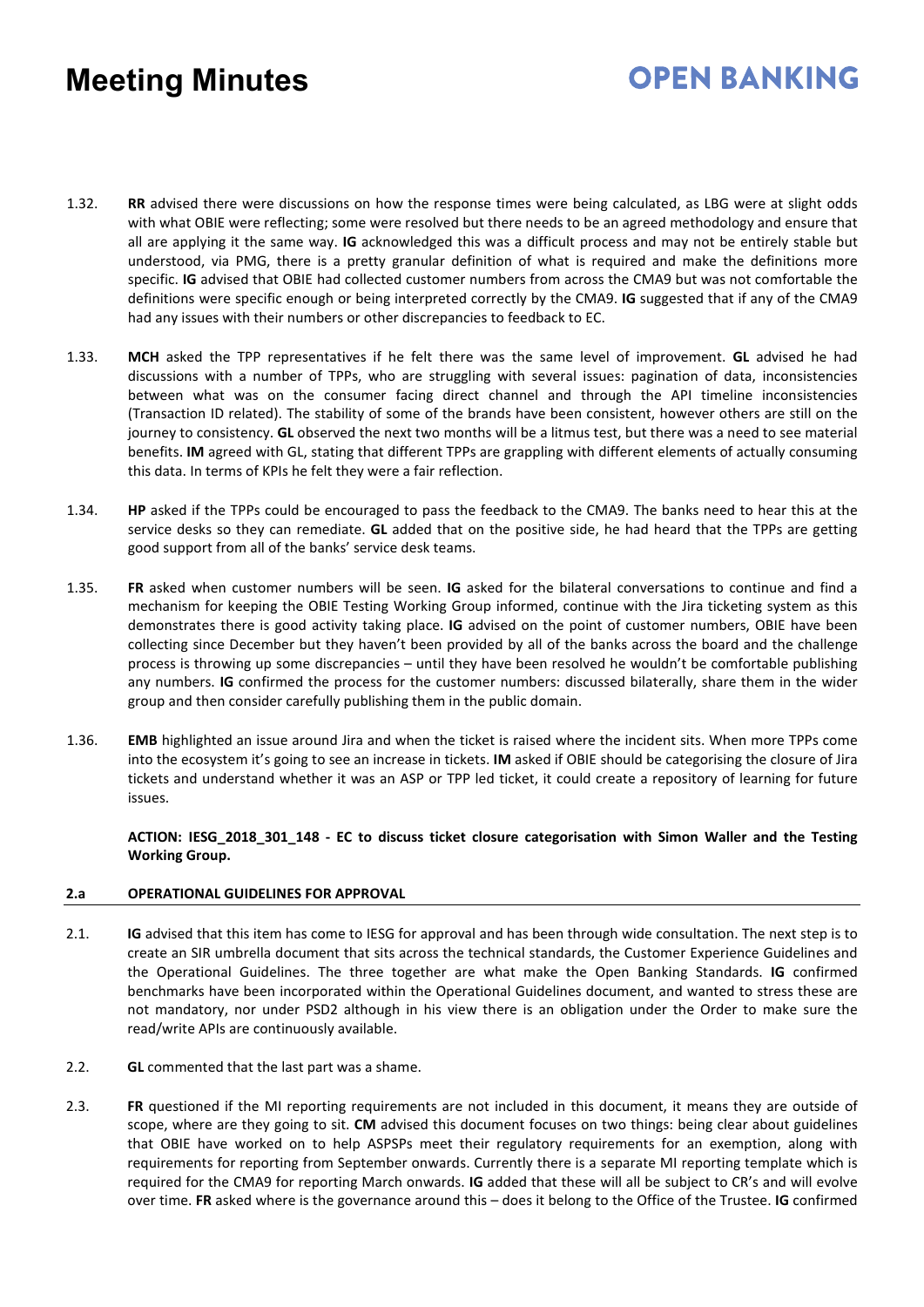## **OPEN BANKING**

it was, however the Office of the Trustee doesn't write the MI, which is produced by CM and then monitored by Ian Cox and the team.

- 2.4. **GL** stated that OBIE was the first organisation to do this. There is a regulator that has never seen what good looks like for this either, so if there is a method of creating operational guidelines that have had input from industry wide consensus, legal and regulatory, ASPSPs, TPPs and we arrive at a set of operational guidelines of what good looks liked, he had hoped it becomes normalised and the benchmark for regulation when it converges.
- 2.5. **CM** advised that OBIE are looking to get a baselined document that will go through change control and if anyone has feedback on this, once it is approved, it can go through the same process and update it. **CM** advised that on point 4, Form B has not been included as the team are working on an example of how a completed form might look like and provide consistency around the level of detail, there are also discussions taking place with UK Finance to understand what the form would look like if you followed another standard or no standard at all.
- 2.6. **HP** asked if the FCA will review the language. **CM** confirmed that OBIE is working with the FCA. **RR** was concerned if this was the final document or not, therefore wondering what IESG was being asked to do. **CM** advised this was Version 1 and would be baselined and published, and if any changes required they would be via a CR. **CM** added that Form B will either be published separately or it will be added to this document through change control.
- 2.7. **RR** also had a substantive concern in the guidelines around "must" and "should" and his understanding was that the "should" would not be considered by the FCA when it comes to an exemption request. **RR** didn't think it should detract from the Trustee powers that if there is a use case that relates to the downloading of data; if there are issues that are clearly wrong and the TPP is having an awful experience, the Trustee has the powers to intervene. **IG** added that as this programme matures, that action is likely to happen on a bilateral basis.
- 2.8. **IG** added that there was a CR where the team have gone through carefully, with wide consultation; defining the "should, could" etc. and all were now on the same page.
- 2.9. **WC** asked a question around how the OBIE certificates and checklist will match up to the fall back exemption for the FCA. **CM** advised that OBIE had positioned these as being evidence that ASPSPs can point to in their application in Form B. **AL** stated that from an FCA point of view, the intention behind a lot of the documents was to help facilitate a firm's application and exemption and have worked closely with OBIE on language and forms. **AL** added that when it comes to model answers, the intention is to get a level of understanding between the FCA and firms around what they would like to see; if individuals would find that helpful, then the FCA are happy to do so, if it turns out that firms are saying "don't bother, we will do our own" and the FCA do not need to provide that information, the FCA are equally happy. Given timing, the FCA cannot formally endorse things like this; there is industry guidance already in place.
- 2.10. **IG** stated the intent behind all of these checklists, that sit behind the Standards, is to make the whole process more efficient for the FCA and to give the ASPSPs a level of confidence in what they are doing is going to meet the requirements for exemption, but categorically the FCA have not delegated responsibility for exemptions to the OBIE, they will always retain the final judgement.

### 2.11. **IG was minded to approve the Operational Guidelines document.**

### **2.b PSD2 UPDATES ASSESSMENT**

- 2.12. **IG** advised the document provided was well written and self-explanatory and provided clarity; however it had created more questions in other areas (Account Holder Name (AHN)) and asked IESG for their comments regarding the impact on the OB standards. **IG** added AHN was also included in Change Request (CR) 54, which addresses a number of other items that were created in the API Evaluation Group (APIEG).
- 2.13. **MCH** observed the wording "useful clarity that the AHN is expected to be made available to an AISP" and advised that an AISP had raised an issue with him that if there is no name, you run a fraud risk or have to make sure the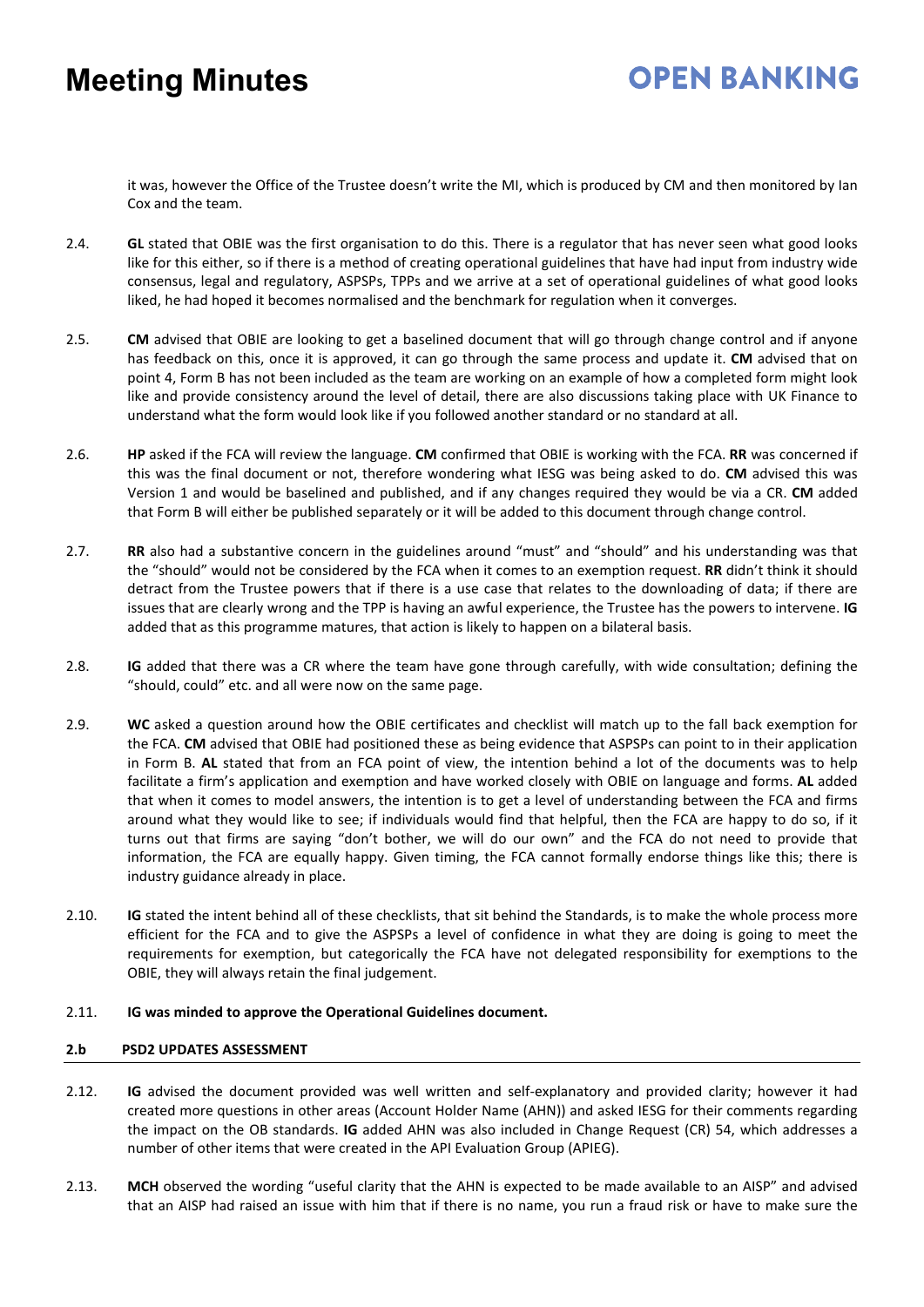## **OPEN BANKING**

data that you have received does relate to the relevant name. He wanted to understand what this meant and what is actually going to happen.

- 2.14. **IG** held the view that the principle of including AHN was clear; the technical implementation of it is perhaps a little more complex. **AA** agreed the intent was clear in terms of sharing, work was needed within the CR process and exactly what the definitions were. **MCH** understood the principle but was keen to understand what happens in practice, does the name become mandatory or not. **AL** advised that it was the expectation of the FCA that Account Holder Name must be provided.
- 2.15. **HP** qualified AL's comment; the FCA expectation is that it is provided if it is in one of the existing direct channels from that firm. **AL** stated "no", adding given the combination of where the EBA's Q&A have ended up, considerable feedback from TPPs over the last year, the various issues this creates for different business models and the fact that often the name is available through one of the channels i.e. coming in through screen scraping, he believed all of the factors taken together have led the FCA to the point (at least for AIS) where they consider the account holder name has to be made available.
- 2.16. **HP** stated that it was important to get the build right first time; so presumably it should be just the legal name of the account holders.
- 2.17. **IG** advised a way forward would be to use the OBIE consultation process, to figure out what is meant by AHN joint accounts, power of attorney, nicknames, legal entities for SMEs, what happens if you capture two names. It should be done in a consultative way. The TPP would not wish to see each ASPSP defining AHN inconsistently. **IG** added that in CR54, the team have recommended to take out AHN and deal with that separately under a new CR and consultation. **IG** agreed there was sufficient steer, in terms of principle from what the regulators want and what needs to be built.
- 2.18. **RH** stated that AIB did not have that understanding of the FCA and the EBA rulings and had provided feedback and had discussions. **RH** advised that AIB were not trying to block and observed the CR54 had not gone through the Technical Design Authority (TDA) before being presented to IESG. **RH** added at this point, in terms of release date, it needs to be very careful and clear in terms of capability to deliver this if it becomes a mandatory request.
- 2.19. **IG** advised that OBIE should separate out the creation of the standard, which includes the precise and clear definition and the implementation of that standard. **IG** confirmed his belief that it was mandatory and the market has been very clear, stating they need this. All ASPSPs should be trying to get this to market as soon as they possibly can. **IG** believed the mechanism for this item would have to be discussed in the bilaterals, which works from an Order point of view and each of the CMA9 should raise this with the FCA in their own bilaterals.
- 2.20. **MCH** stated that mandatory or not will have significant implications for TPP and end user.
- 2.21. **RH** quoted from the guidance note (17.33 of the FCA/EBA guidelines) "we expect it to be that the same information be available to the customer by and ASPSP as available to the customer if they access their account on line directly with the ASPSP, therefor if it's not online, it is not a mandatory requirement. **MCX** stated that NBS had made that interpretation and a change to that would be a significant problem, as that is what they have built.
- 2.22. **GL** stated that after consultation with the TPP community, there was a potential fast train or slow train to delivering this. The AHN issue related to complex business accounts, where there are multi authorisation flows, it may require a wider engagement and to find a solution to deliver a mandatory outcome. **GL** suggested the fast train route, which is personal current accounts and simple business accounts, where the AHN is the person that has the account and is the PSU which is supporting a majority of the use cases; adding that when you look at the demand from TPPs that are not adopting the Open Banking API because this information is missing becomes an issue. **GL** observed if there was a methodology for personal current accounts and simple accounts where there is not any complicated flow, we should just get on and execute that, because the specifications have already been built and is not a material change. Move something from conditional to mandatory it becomes more. **GL** suggested that in the event that the complicated accounts create a drawing anchor on the personal accounts, they should be separated with a view to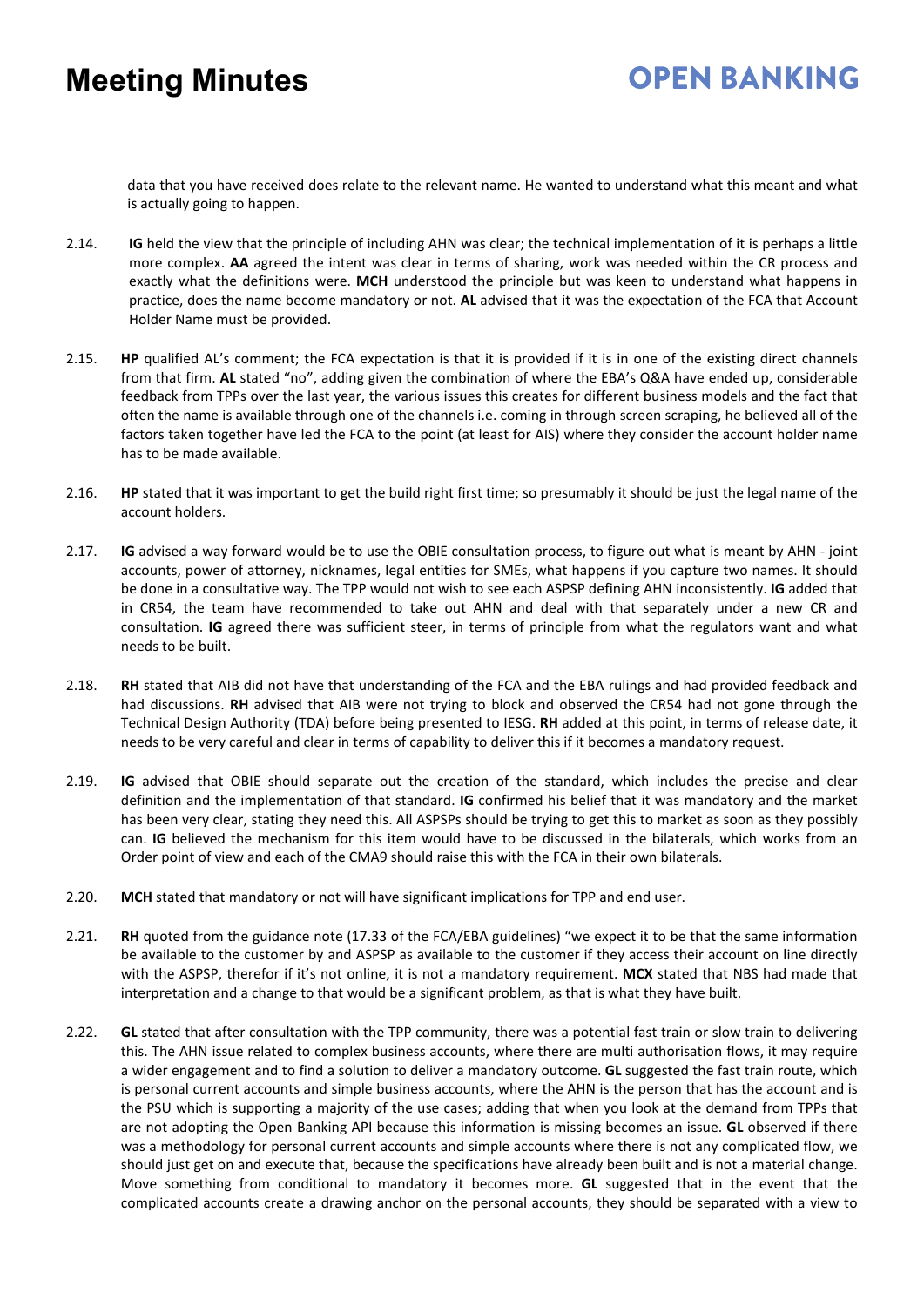## **OPEN BANKING**

getting one of the items out of the door. **GL** added the TPP market would view failure to deliver these as an obstacle and therefore firms that still have obstacles won't get an exemption. In terms of figuring out a way to fast track the removal of an obstacle, he understood it was new and that V.3.1 release is locked down and that people are building something; this is about trying to get a pragmatic solution to get the best, fastest outcome out the door, earliest.

- 2.23. **MCX** agreed but the CMA9 haven't moved on from what is the correct legal interpretation; it would be good to get definitive response to that point, as NBS have interpreted in line with other channels and that is what they have built to.
- 2.24. **IG** asked if it was the fundamental principle or is was it the degree of implementation resource that is causing concern. **MCX** stated both, the first problem being the latter of these two points. **IG** believed in what GL was referring to and a bilateral approach, OBIE can figure out the best way to get this into the market, subject to all the resource constraints that are to do with delivering the existing programme. The point about customers not being able to access their names, through the on-line channel – does NBS not currently offer this and is a relevant principle because names are not shown on PDF statements etc. **MCX** advised that NBS have built in line with the internet bank, where the name is not visible and that has been their interpretation of the law. The point of principle is if that became a barrier to exemption at this juncture, it would be a problem for NBS and would need to confirm whether the PDF's online contain the customer name.
- 2.25. **IM** observed that this doesn't just relate to PSD2 and if this is not going to be made available for whatever reason, there is an overlap in the Venn diagram; regulation overlapping with money laundering regulations, which IM believed the jury, was still out on. It seemed to imply that third parties, if this information is not available will have to go to alternative sources to ensure they are conducting themselves correctly, this relates primarily to fraud and AIS/PIS use cases in the eyes of the regulation. **IM** stated that if this is not made available, the TPP community will have to step up and do a great deal of IDV and Fraud Control, obtaining data from alternative sources to ensure that when a customer connects their account, it is the customer that they believe it to be. Currently they cannot do that as all they have is a sort code and account number.
- 2.26. **AL** acknowledged that previously the premise the FCA had been working on, was there was parity with what was available to the customer directly on-line and what's available through the API, however recent EBA Q&A responses as well as the APIEG recommendations and feedback, received directly by the FCA from TPPs mean that this is being considered more around is the API sufficiently functional for TPPs to operate.
- 2.27. **TS** asked if the FCA had come to a view on whether the AIS providers will be required to comply with AML legislation. **BR** stated that it was never part of the Open Banking Order and never assumed that there was this parity of information between on-line and what will be provided and the Open Banking regime. The CMA was defining things in terms of consumer outcomes rather than the way PSD2 defines things. **BR** agreed with IG on the bilateral approach to see if there are practical solutions to most, if not all of the problems.
- 2.28. **IM** advised TS that it was less money laundering, more fraud. **TS** responded by advising that the Commission had said AIS providers are not required to comply and member states have been left to their own devices. There is a compliance issue that is again criminal liability if you don't do it and you do have to do it.
- 2.29. **IG** asked the CMA9, by way of show of hands, who was willing to put an AHN into the API and those who were in the NBS/AIB category. (There was no show of hands)
- 2.30. **MCX** believed the question was by which point. **HP** added that it was probably firm specific and for personal customers HSBC are doing what GL suggested for March and it will be the name that shows up on on-line banking, which is often an abbreviated name, agreeing definitions need to be pinned down and recognised the demand. **HP** added that for business customers, HSBC is in the same position as NBS, where the name is not shared in on-line banking, the data is fiddly to pull through and will not be done for March. **HP** supported GL's suggestion if agreement can be reached on what is required and be done for R4 for business, corporate and private banking channels. There is no objection at all; the specification requirement needs to be clear so it can be built correctly. **CM** advised that the current specification is open to interpretation and there are at least three or four different methods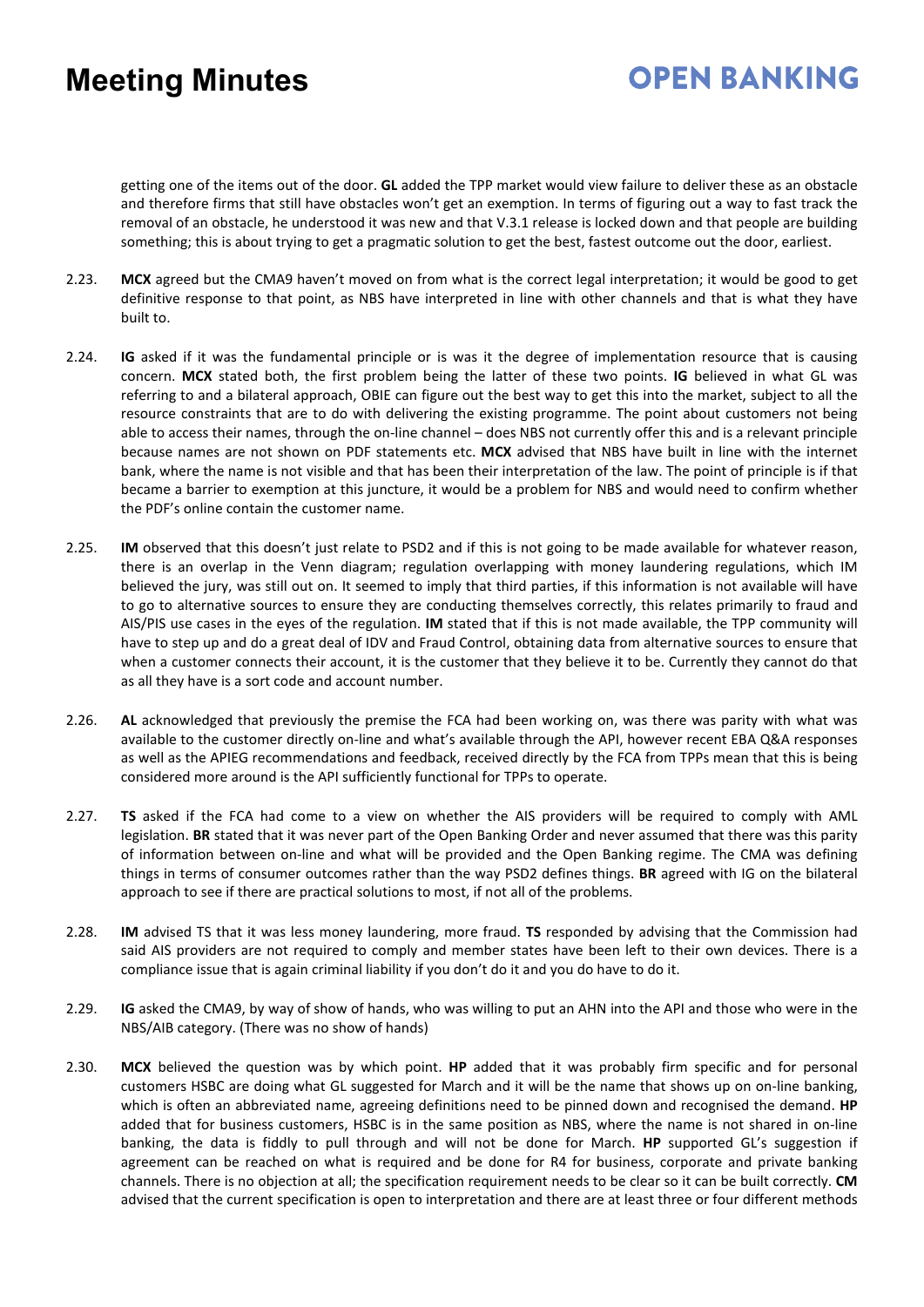### **OPEN BANKING**

on how to expose an account name. OBIE is trying to make sure there is absolute clarity around all the different options.

- 2.31. **IG** wanted to understand which banks have a point of principle that they are not going to do this regardless of timing; and believed NBS fell into this category. **MCX** disagreed, stating that as a point of principle NBS would be supportive but the key concern was they wouldn't want the exemption process to fail off the back of it at this juncture.
- 2.32. **IG** asked if any of the CMA9 were opposed to this as a point of principle based on their legal interpretation of the regulations. **RR** advised LBG were supportive of doing it on the basis that it's conditional and LBG will be doing it, adding it would be a fast follow on to R3. **RR** added that on the basis that it is conditional, he would not want it to be part of the exemption application, but the question is, is the connection to the CMA Order based on supporting people's ability to take their credit history, obtain lending etc.
- 2.33. **FR** asked if it is conditional for a bank to do it, will they put the name in, if it is required under PSD2 or not. **RR** observed that all agreed it is conditional, but for many of the CMA9 they are doing it already. If LBG were not already doing it **RR** suggested he would be sensitive around timing; and when the bank would be made to do it.
- 2.34. **IG** asked who was not planning to do it by September. **SW** stated RBS agree to do it in principle but want to see the specification as there are many nuances around sole, joint, partnership accounts etc. and then conduct an impact assessment. **SW** added that RBS are targeting September, but cannot confirm until he has a specification.
- 2.35. **IG** observed that GL's point of around 90% will be straight forward and the balance will be an education piece. **IG** believed there was an intention to do it by September and asked if all of the CMA9 were in that position. **CA** agreed, but clarified that Barclays are still going through their internal governance but their intention was September.
- 2.36. **RH** stated that as things stand the AIB interpretation does not include it, adding that if it is not on their channels it has not gone into their plan. There is no principle against it; it would be something they would like to do in the future. The builds are fully accounted for and the pressure AIB are under to deliver for March and September, **RH** didn't believe at this stage, subject to conversations last week with the FCA that it was needed at this point (for PSD2).
- **2.37. GL** provided a view from the TPP community about what they would like to see play out in practice. **GL** understood that all of the banks don't have this, other than what HP referred to. Some banks may bring this forward; some didn't have it in the plan at all. If there is a policy decision made that everybody was supportive; that it was going to be done, knowing the RTS timetable is not practical already and trying to base assumptions around everything being done according to that timetable; there are two opposing forces here: one is that there is to be no obstacles to TPP businesses and the other is that the banks have already locked down what they have got to build, which also still retains some of those obstacles. **GL** thought if the CMA9 have an intention to progress in the smartest possible way then the TPP community would work with the regulator to try to come to a view that the obstacles were being removed and to allow the exemption process to go through. **GL** added that the TPPs wouldn't want to present a case to the regulator, whereby an ASPSP presenting no obstacles when they were not even intending to solve them. **GL** advised that the TPPs would be arguing vociferously against any bank that doesn't have an intention to solve this problem, getting an exemption.
- 2.38. **MCH** raised a point from a consumer perspective on data and a good customer outcome as envisaged by the Order, and found it peculiar that data that sits in a personal account cannot be used by a TPP because the format of an online service doesn't set out the customer name. **FR** advised there was a related point: there are great swathes of information held by credit card providers which will not be provided as they are not data considered 'accessible online' under PSD2. For instance, either the information is in a pdf statement which is not considered 'accessible online', or the online platform for credit cards doesn't provide it; the FCA should look at and establish what needs to be made accessible on-line in order for the data to flow through the system; as it stands, this is creating a disincentive for firms to put things on-line and make them accessible to their customers and is a real problem for certain use cases. **AL** stated that this will be considered as part of the exemption process.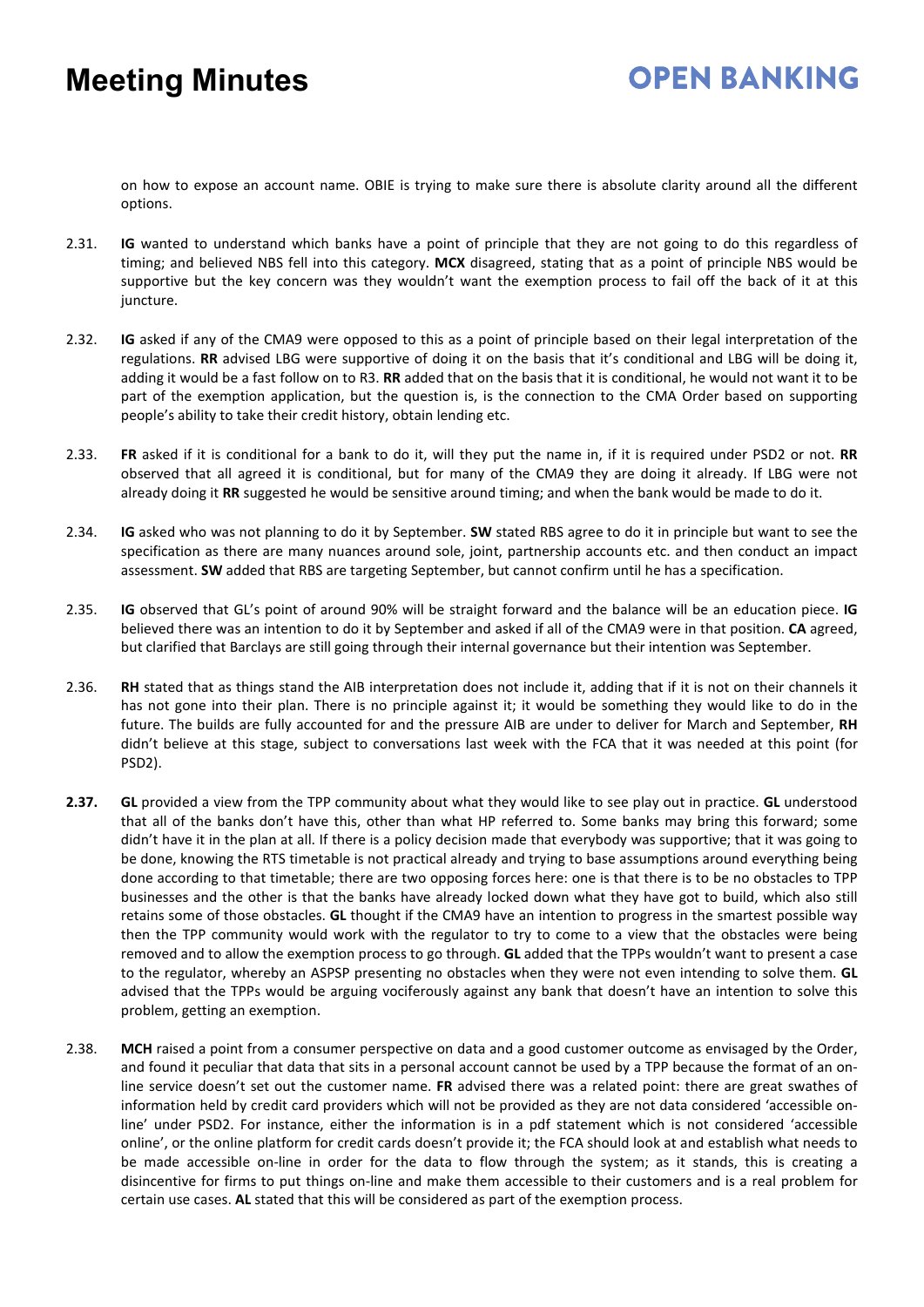## **OPEN BANKING**

- 2.39. **IG** advised that on the strength of the argument from an exemption, PSD2 point of view, from the strength of the argument from a CMA point of view and from the sense he was getting around the room, this was not actually a point of principle, there are some technical challenges.
- 2.40. **IG would like to approve Change Request 54** and asked CM if the Change Request (CR) was to do a CR for AHN or is it we have got that CR and we can start a process round it. Either way we need to action. **CM** advised that OBIE were looking at the technical options. **IG** asked does a new CR have to be raised to do this or is it included within this CR, if he approves this one, does that process start? **CM** advised the challenge has been around which firms are intending to implement what, the challenge is that this CR at a principle level could be fine but what is required is to change the standard and make it clearer. **IG** stated the CR should not address implementation or timings; it should address the creation of the definitions for AHN, this is the piece he wants to get started. The implementation and timings around that will in all likelihood now come out through the bilateral conversations; but once those bilaterals have taken place, OBIE can figure out if they can systemise it. **CM** stated that in that case, yes, OBIE has started that process already. **IG** asked if there were any questions around what he had just stated. **EMB** clarified with IG, who in turn advised that OBIE start with the delivery date and work backwards, however in this case it was create the standard and then debate bilaterally from a CMA point of view the timing of it and the CMA9 can have similar conversations with the FCA through their exemption processes.
- 2.41. **SW** advised there were still a lot of items enclosed in the paper and some of the items were a little confusing. **IG** suggested that a side conversation take place with Nilixa Devlukia (OBIE) where this can be worked through and then at February IESG if there are modifications to this document it can be brought back for further discussion.

### **2.c P14 & P15 TRUSTEE RESPONSE**

- 2.42. **IG** believed there were a couple of issues, observing P14 had missed the exam question having taken the technical approach to account comparison adding that the technical issues can be fixed at cost/expenses but the real reason for lack of traction may have been missed. **IG** then asked for P14 to be revisited. **IG** advised in terms of P15, it addresses some of the matters, but there is a bigger issue, in that a lot of the impact or recommendations to do with the Customer Experience Guidelines (CEG) and rather than do piecemeal just for the dashboard, it should be done comprehensively including things like CRM and Confirmation of Payee (CoP). **IG** advised he did need to write to the CMA and explain what his actions, but the thrust is basically to go back to the drawing board. **IG** added it does have an impact on R4, which is a concern to IESG members who are in the middle of implementation; therefore these items will not be ready for implementation for R4.
- 2.43. **IG** advised he had created a draft letter to send to Adam Land at the CMA, which creates some actions around some of the simpler issues; but essentially requests this to be revisited. **IG** sought high level feedback and advised that he would not be sending the letter to AL until the 14th February and would be happy to take specific representations directly between now and then.
- 2.44. **IM** agreed with IG and the approach taken. He had questions around timing, especially P14 as it should not take as long as July, and felt the answers to the questions were all quite straight forward. **IM** advised he did not understand the rationale behind the Nesta Open-up Challenge Lessons Learned, as he didn't observe any outputs that tackle this head on, nor does it speak to the consumer space and was primarily SME. **IM** also had a question around the PCW marketplace and some scenarios which challenge whether or not if this capability is introduced, market shares would change and that needs further definition.
- 2.45. **IG** stated it was important not to do a re-run of P14 and make sure the questions are carefully scoped up front and would tackle some of the market share issues. **IM** added that due to the technical aspect he struggled to respond to it. **IG** advised that he had arrived at his decision in consultation with the CMA.
- 2.46. **BR** stated that he supported the Nesta follow up because he believed it was about business models and the commission based business model he thought wouldn't work for BCAs and the way the winners tackled it in the Open Up challenge, there may be lessons but did not expect it to be a big job.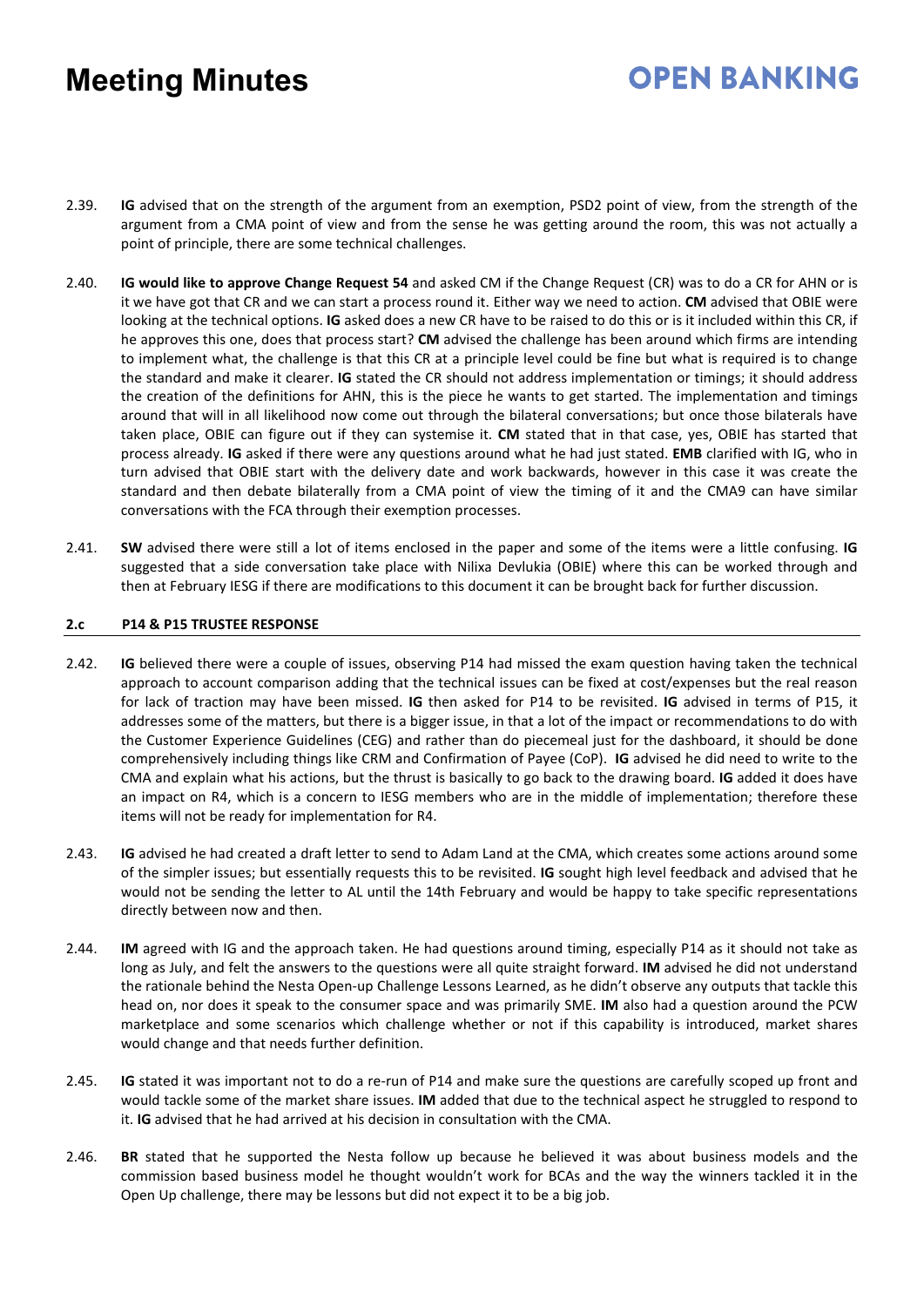# **OPEN BANKING**

- 2.47. **AL** understood and appreciated the intention behind some of the aspects that cover Current Account Switch Service (CASS) and account switching, but would like all parties to be careful about the connotation on how consent can be moved over to another bank. Consent must always be between the customer and the TPP, it should not go back to the banks managing consent.
- 2.48. **FR** advised IESG that she was a Non-Executive for CASS but was not speaking with that hat on, and added that the issue was around the convenience and ability for consumers to make changes to their accounts, there is already a certain level of "stickiness", as consumers are concerned about changing their account because of existing payments that are set up and that is one of the reasons that the Payments Account Directive requires initiatives like CASS. **FR** added there was a need to be mindful that although there is PSD2 and consents lie with the TPPs, there is still an outstanding issue that the consumer might decide not to switch their current account as they don't want to face the hassle of re-establishing all of those TPPs and new payees and this undermines the whole purpose of the CMA Order. **IG** observed there was a technical way of bridging this and it's important to make sure that consent does not become an asset class that's tradable.
- 2.49. **DN** added that from a Pay.UK perspective, they are happy to work with Open Banking on this and anything that promotes account switching. **DN** raised a question on Two-Way Revocation (TWR) which is related to consent and access dashboards, given what the EBA has advised that consent is in the TPP space, what is the legal opinion on this. Would TWR work and would TPPs see it as their access being revoked.
- 2.50. **AA** didn't want to be drawn into providing legal advice and confirmed OBIE has looked at the EBA Opinion. An ASPSP cannot revoke a consent that a customer has given to a TPP and it is clear that there is no universal opt-out from all TPP access. **AA** advised that, if a consumer tells the bank they don't want that TPP to have access it is reasonable to expect the bank not to give that TPP access. **AA** added that the crucial point is there is no functionality to let the TPP know about this. OBIE could look at building standards for revoking consent in P2 and clarified that a consumer can revoke a consent given to a TPP in the ASPSP domain. **DN** asked if a TPP would consider that their consent has been revoked and would OB consider asking the EBA this question. **AA** advised this was the OBIE position having read the EBA Q&A. **GL** advised the FDATA position would be reciprocal redirection, when the PSU comes to the ASPSP to cancel; they are redirected through the API at the same time. A TPP would then POP "are you sure you wish to do this" and the PSU is made risk aware of the consequences.
- 2.51. **IG** concluded that for P14/P15 he will take this away and consider it, and discuss further with AA. **IG** acknowledged the other matters that the IESG including DN would like addressed and requested those on email over the next few days to enable him to provide the correct wording to the CMA.
- 2.52. **RH** asked if there was a change of mind in terms of what the CMA9 have been told in terms of dashboard, that will require change of customer terms and conditions that have already been issued, there is a lead in time that will have to be considered. **CM** advised that this was part of P2. **IG** stated that he wanted clarity on the relationships between P2 and P14/P15 and reiterated his request for feedback on the draft letter.

### **2.d ARTICULATING SUCCESS (CONSUMER LED)**

- 2.53. **IG** advised that he and FR had a number of discussions and had arrived at a proposed way forward.
- 2.54. **FR** stated there needs to be a focus on consumers and SMEs and was looking for a conduit, a process by which OBIE can do that. In the past, FR had mooted a cross sector group that provides steer and assesses issues as they come up. In this paper, there is a suggestion that potentially OBIE looks at partnering with an external organisation to focus on consumer outcomes, flesh out what good outcomes are and steer OBIE/IESG discussions and the work being done e.g. AHN might get some value from understanding what the impact is downstream for consumers. **FR** suggested potential thought leadership, is an efficient way of dealing with this.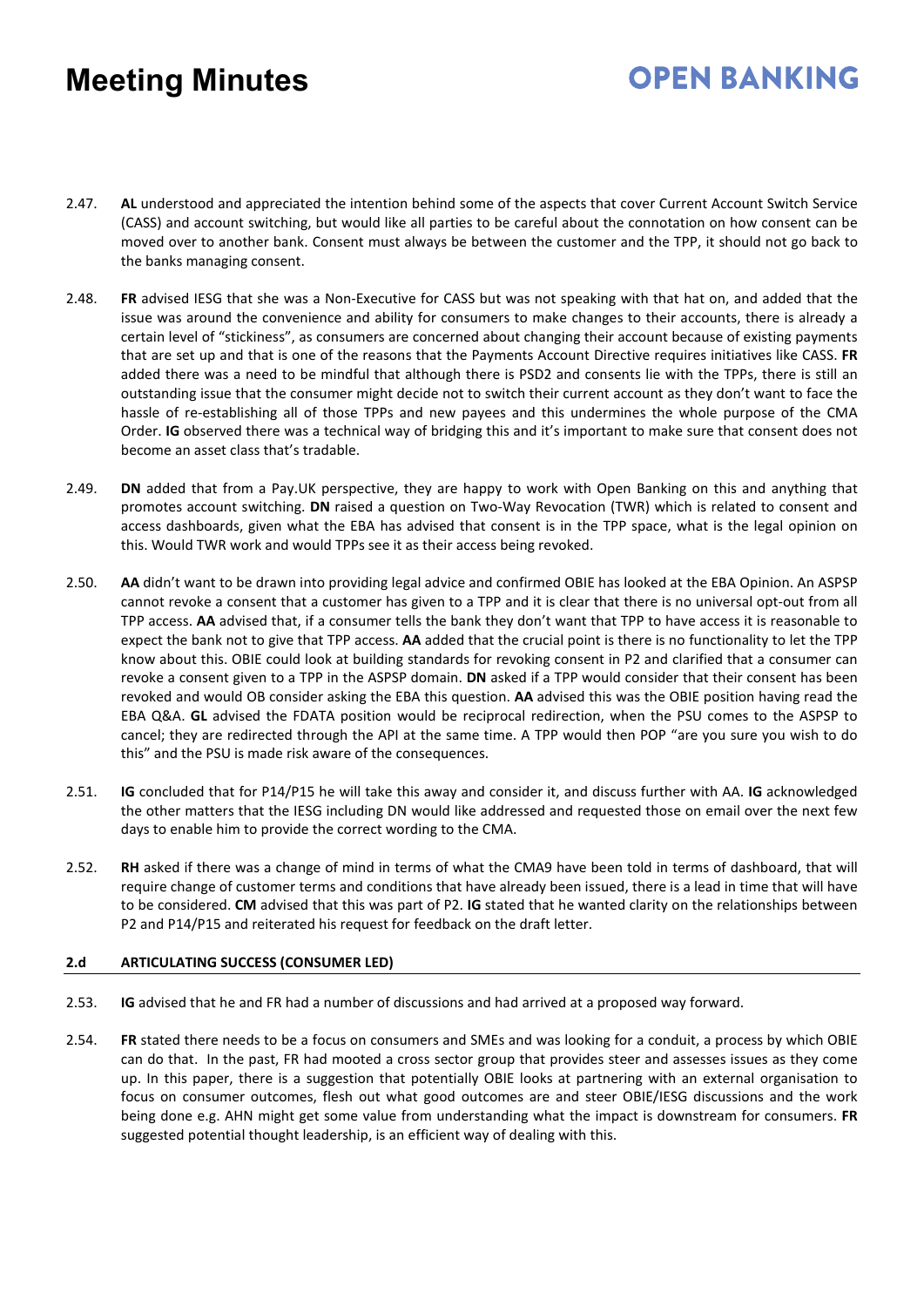## **OPEN BANKING**

- 2.55. **IG** believed thought leadership was a good idea and believed there is little in the public domain that has been put there in a well-articulated way by OBIE itself, lots of commentary, some of which OBIE agree with. This is an opportunity to fill this vacuum but how it's done is very important. **IG** advised that this was not a resource heavy process and clarified that OBIE would not be employing an expensive consultancy to write it. It would be partners who lend credibility to what is being discussed and have insight to add to it.
- 2.56. **RR** was supportive and believed thought leadership was a good idea, however there were two challenges: who would be the co-branding partner – they need to be neutral and credible/expert it leaves a pretty small population and getting people who are intellectually equipped / inclined to take a step back from the CMA Order.
- 2.57. **HP** was also supportive but concerned about the single, biggest blocker around security/trust and the safety circulated by journalist misinformation and requested this was focused on as part of this. RH added that this also linked to the trustmark, and should the working group/function be to put some thought process in terms of the trustmark.
- 2.58. **IG** agreed and felt thought leadership was a forward looking activity, to create a vision for Open Banking/ Open Finance but this would not drive the strategy. It should be light and quick to execute and put something into the vacuum, it shouldn't refer to roadmaps and what happens next; it could also be applicable to a German bank as to a UK bank. **FR** stated that this approach was wider than she had suggested. **FR** wanted there to be some practical application to Open Banking and how to make the conversations at IESG more consumer focussed. **FR** agreed with the forward looking approach but was keen that at least one working paper had a practical outcome for IESG, a potential framework that could help guide IESG discussions.
- 2.59. **PM** asked who owns the paper, is it a paper to this group or of this group, because there will be lots of different perspectives and it may be easier if it was a paper to this group that invites IESG to surface its own perspectives. **IG** suggested starting with "to the group" and seeing where it can get to. **FR** advised that in terms of partnership, there is a requirement for some resource within OBIE to partner with another organisation to deliver something that will advise and steer. There is also the possibility of some shorter, working papers.
- 2.60. **GL** asked if this was something that should be aimed at TPPs rather than Open Banking. It's not banks that are delivering, a bank as a TPP can be offering something for customers. **IG** advised there will be a time to brainstorm all of this, yet today there is agreement this is a good idea, clearly a lot of shaping based on what people's views are around the table.

**ACTION: IESG\_2018\_301\_150 - IG/FR to figure out the next steps – working with AA, craft a memo how to do this, what is going to be addressed and obtain feedback.** 

### **2.e TRUSTMARK PRELIMINARY DISCUSSION**

2.61. **IG** advised he was going to skip this paper and would come back to it at the end of the meeting.

### **2.f NESTA PROPOSAL**

- 2.62. Miles Cheetham (OBIE) joined the meeting for this agenda item.
- 2.63. **IG** advised this idea was requested by Chris Gorst at Nesta a light, simple version for the consumer. It has been costed and is less than half the price and to emulate what has been learnt from the SME success side of things. The CMA9 supported it at the Heads of Retail level, there was some debate around when this lands – is it 2019 or 2020. **IG** advised next step is to take points of view on the draft proposal and then move to contracts. **IG** was looking for big picture perspectives; if there were nuanced perspectives please feed them into Miles Cheetham.
- 2.64. **RR** referred to the sandbox from an LBG perspective and the provision of anonimised data. **IG** observed the sandbox did need fixing this time around, going forward OBIE should do the simplest thing required. **IG** advised that a mature level of TPPs were required so that in 2020 there will be some real products that people can use. **HP** added that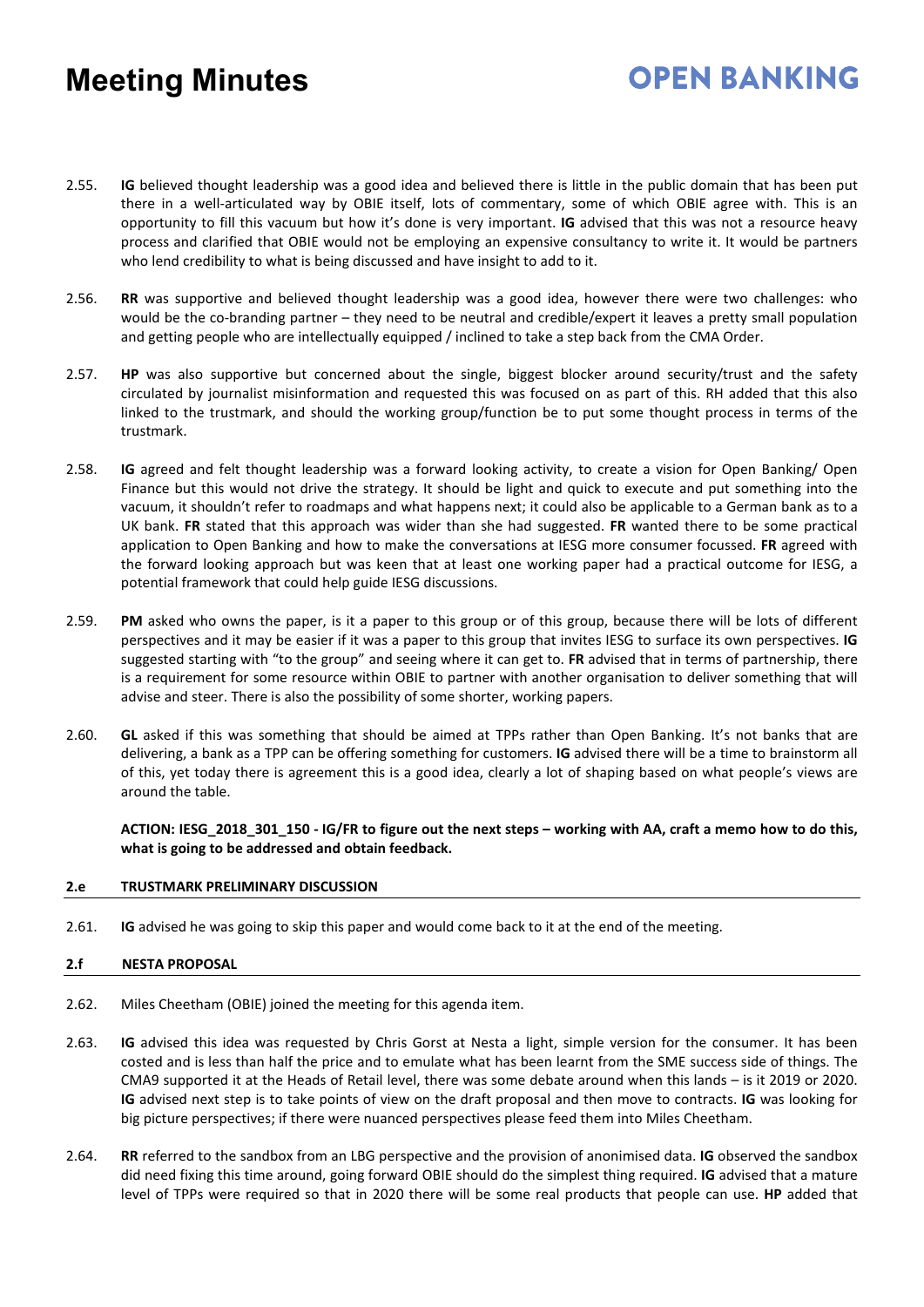## **OPEN BANKING**

creating a model of synthesised data set that has the same attributes it will become a persistent resource that others can use on an on-going basis, but change so that it matches the standard – this will create some real value.

- 2.65. **GL** advised the Global Open Finance Centre of Excellence can host this and run the data set and control it at the University of Edinburgh, which has a super computer set up for this purpose.
- 2.66. **BR** raised two points; there is a need to be very clear what the criteria are for success; for as during phase one, there were eyebrows raised over the winners. Secondly the fuss over the sandbox was at the time, the release of data hadn't happened. This situation is different as it is real life, rather than hypothetical.
- 2.67. **GL** advised that HSBC were already invested in this via the Alan Shearing Institute. **IG** stated it was important not to duplicate anything and aims to bring the cost down even more, adding that the costing assumed that Open Banking will host it.

**ACTION: IESG\_2018\_301\_149 - Miles Cheetham and GL to discuss. IG advised that broadly speaking this is the right shape proposal and was minded to approve, adding that OBIE should action against this.** 

2.68. **FR** advised the after a discussion with Money Advice Service (SFGB), one of their comments was there are a number of challenges happening; they have a number of strategic things they are trying to achieve and this initiative will help them. **FR** addressed BR's comment on adoption: not specific on what it means, so will need sharpening up. **MCX** added there were a number of these initiatives and it would be helpful to align the goals and standardise themes and approaches that can then be aligned to the consumer challenges that are out there. **FR** stated it was important to understand the landscape and what is it that Open Banking has been set up to achieve across PSD2 and the Order.

### **2.g NON CMA9 UPDATE**

- 2.69. **IG** advised that things were still moving quite quickly, highlighting that Tesco Bank have signed and a credit card company is likely to sign later today/first thing tomorrow morning. There are four others that are in final legal review and wave two goes out on the 5th February. **IG** added the reasons for the delay were due to Christmas, and OBIE received a lot of comments on the first version, which OBIE perhaps underestimated. The challenge was not just negotiating but getting everyone to migrate to effectively to a common document. **IG** advised that OBIE legal and new business team could be better joined up and this is being looked at structurally. **IG** stated the big issue is the ASPSPs are working effectively at their own pace, some are in the sandbox already but think why they need to sign anything when they have access already. Others that aren't, are considering if they need to get in for March or September; also any organisation that doesn't have its head office in the UK takes a long time to progress and get approval.
- 2.70. **GL** asked HMT if they were going to put out another communication to encourage adoption of the Open Banking Standard. **LM** advised there were no plans for a formal communication but it is being raised in bilateral discussions. **GL** reiterated a communication would be helpful. **LM** advised she would take this off line and will discuss with others at HMT and in more detail with GL.
- 2.71. **IG** advised IESG if they had any more questions to approach EC directly as he monitors the business development team.
- 2.72. **EC** confirmed the credit card company New Day had just signed.

### **2.h WORKING GROUP RATIONALISATION**

2.73. **IG** updated the IESG on the organisational changes he would like to make in OBIE. In recent steering groups, comments have been raised about the role of some of these groups and is there a need for this many; also the level of maturity of the programme is different from where it was two years ago. **IG** wanted to reflect the optional elements of R4, the commercial APIs and how they are going to be addressed. The team have proposed a mechanism for rationalising the large number of working groups, also in this pack is a change to the Technical Design new TDA terms of reference, this broadens the governance of the TDA to accept non CMA9 members and all seats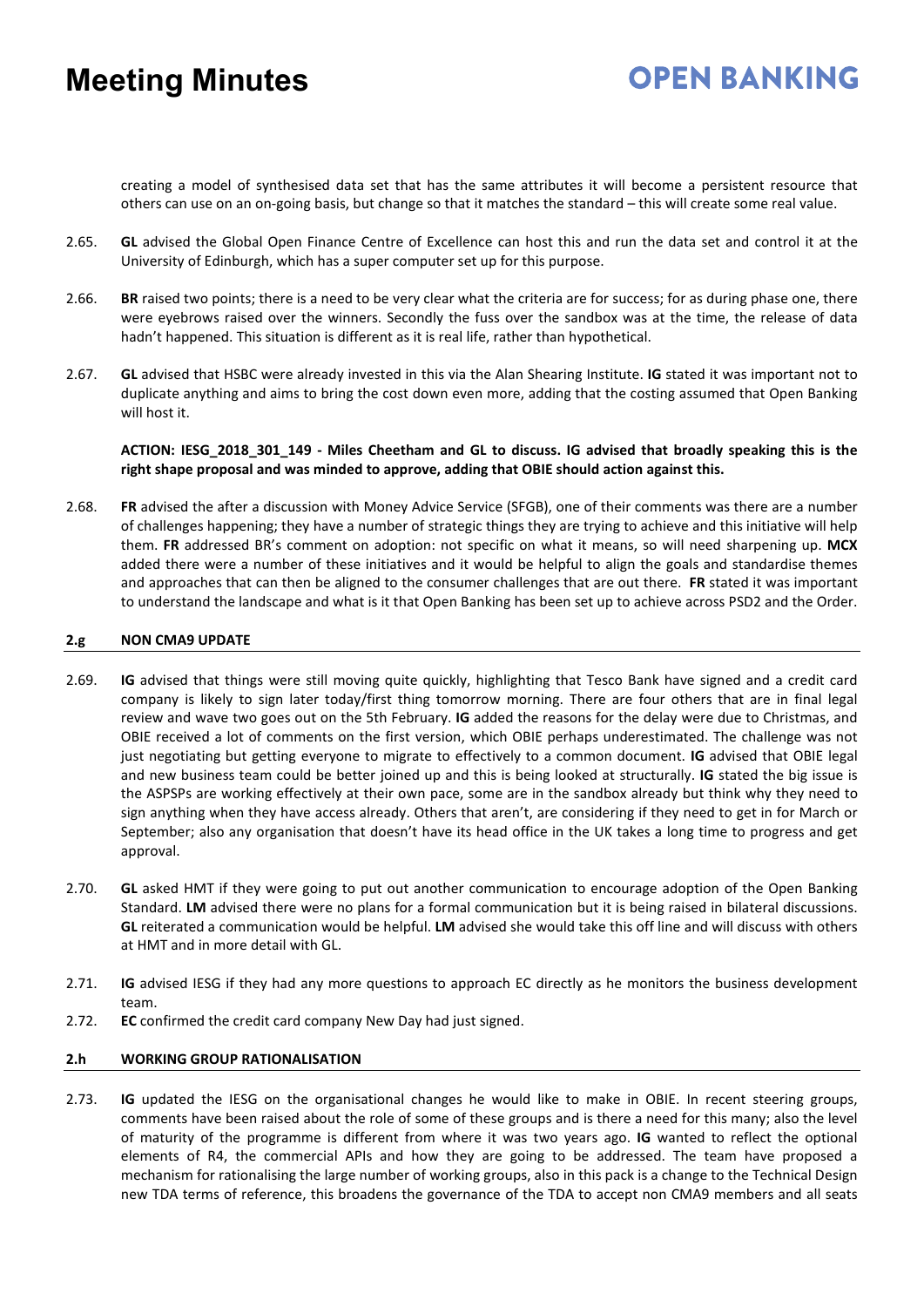## **OPEN BANKING**

are now filled, bar Capital One who are still seeking an individual. **IG** didn't believe it was a matter for IESG to approve, but their input would be helpful.

- 2.74. **DN** asked if IG was planning on consulting on this with the stakeholder groups, adding that Paul Horlock (PH) wanted to discuss this in his next meeting with IG as there were implications of governance changes that would have impact on governance within Pay.UK.
- 2.75. **IG** advised that consultation amongst stakeholders hasn't been formally considered and asked AA/EC to address. **IG** added the idea was not to disband the working groups entirely, but to stop them meeting at prescribed points in time; call them in on specific issues that are more pertinent to them and not to lose the expertise. **AA** agreed that it needed it streamlining as there was a lot of overlap of process. **IG** confirmed that PMG and the quarterly finance review with the HoR will not be disbanded. **GL** felt that OBIE did not need to concern itself with the stakeholder working groups. **IG** stated that OBIE were not mandating when these meetings should take place. **GL** asked that to make sure the ability to consult with a wide group is there so when attending IESG, members are able to communicate not just our own opinions but feedback for each community. **GL** added that he had asked if he could send out sections of the IESG pack because he wanted feedback; if there isn't an opportunity to speak to our community coming into meetings with material things to discuss, then we are not really stakeholder representatives, we are just giving our own opinion. **GL** added these delivery groups also have to have a funnel into governance and wanted to make the point that he was sure that every member of an ASPSP round the table is not the only person in that organisation that gets to see the pack.
- 2.76. **IG** confirmed the IESG papers are not published on the website for public viewing, only the approved minutes and GL has requested to share elements of the pack with his constituents, OBIE don't have a process for agreeing what is the non-sensitive versus the sensitive content. **IG** agreed to take this off line with GL. **IG** addressed GL's point about an ASPSP sharing the pack within their organisation: they are still covered by the same confidentiality as it is a single, legal entity so it is different to when it is being shared with people outside of an organisation.
- 2.77. **RR** was concerned about conflicting messages being heard and agreed the working groups had got a bit out of hand and there needs to be fewer official points of contact and then the responsibility of the IESG member to present a "house view". **AA** agreed and suggested addressing matters on a case by case basis, with the nominated representatives.
- 2.78. **FR** wanted to discuss off line what could be shared with consumer representatives too. She felt the pyramid diagram was missing a governance piece around risk, she was not comfortable losing the Security and Fraud Working Group (SFWG); that group should be speaking into OBIE as much as they are receiving information from OBIE and feeding back on it. **FR** felt there was a requirement for a risk committee or something similar. **AA** agreed and SFWG will meet on a quarterly basis as they do need to give guidance, input and outward conversations. **IG** asked if it was reflected in the paper. **AA** advised it was not called out specifically. **FR** added there was also a point around engagement (TPP, ASPSP, consumer engagement): what is the strategy and the full engagement across the piece? Regarding Commercial APIs, it would be good to ensure there is some consumer input into the development of those.

### **ACTION: IESG\_2018\_301\_151 - FR to have offline discussion with AA/EC.**

- 2.79. **BR** pointed out that on the Commercial API Committee, the activity was not covered or required by the Order and it may be that there is an argument for including that activity because it contributes towards the aims of the Order. **BR** added that it would be necessary, before finalising plans for that committee and the hiring of staff to check with the CMA whether it fits within the structure that was created by the Order, or another arrangement needs to be made. **IG** agreed with BR.
- 2.80. **PM** agreed with the sensible rationalisation of the working groups but raised questions on engaging ASPSPs, future direction, how long are these arrangements in place for and to BR point the development of Commercial APIs. **IG** advised this was not about the future of OBIE and governance, it's about trying to make what OBIE are doing now more efficient and right size for this stage of the programme and ensure future, potential options are not being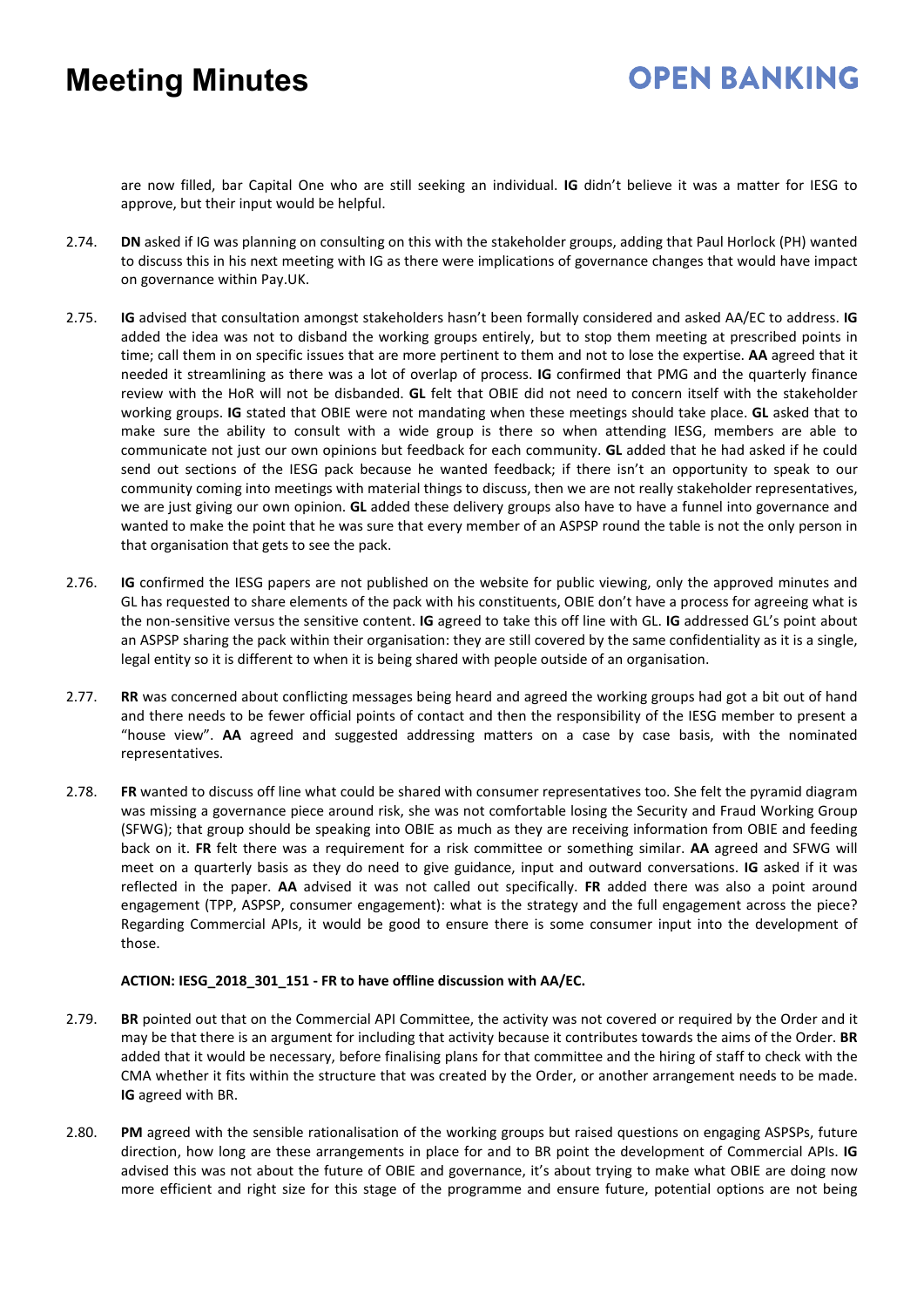## **OPEN BANKING**

closed off. **IG** added there is no hiring and when the discussions take place on the future of OBIE, this will change again in terms of focus rather than the underlying structure and advised that other than P14/P15 there were no future evaluations expected that are within the CMA Roadmap.

- 2.81. **IM** and **FR** sought clarity on the interpretation and meaning behind "combining the working groups" and the creation of a pool of externals. **AA** advised if individual stakeholder groups continue to meet to get a collective view, OBIE will not get in the way of that and the purpose of the Delivery Working Group (DWG) is that communication effectively is from IESG through DWG out. **AA** added that OBIE were not trying to close off engagement or subcommunity groups getting together, simply keep it as wide ranging as possible, this paper looks to close off working groups that are effectively a hierarchy of decision making. **GL** felt the DWG, if going straight to the end TPP/ASPSP is missing out the governance representation, so when it comes to IESG, there is no idea as to what has been discussed. **AA** stated the DWG would have representatives from IESG on it and communicate and engage with their individual groups and communities and feedback. **EC** stated the intention is to create the broad communication but also to help with feedback coming back from the collective communities and ensure that the representatives both DWG and IESG are getting the full spectrum of that consultation and input, rather than relying on an interest group trying to do it themselves. OBIE is trying to take some of the administrative burden away from the communities and still gather the inputs. **FR** understood from the slides there would be a new, enhanced DWG that meets monthly, after IESG, with members from IESG included.
- 2.82. **IG** concluded that if anyone had any questions, they should liaise with AA.

### **3. ITEMS FOR NOTING/RECOMMENDATION**

3.1. IG concluded on the last few items that hadn't been fully discussed:

### **3.a BREXIT RISKS (FOR NOTING)**

3.2. This is a good paper; there is so much uncertainty that a watching brief is required. **IG** encouraged IESG to field their comments to AA.

#### **3.b COPYRIGHT POSITION (FOR NOTING)**

3.3. This paper is intended to remove any misunderstandings where things stand on copyright, It is not setting out a strategy and any questions should be forwarded to AA.

#### **3.c TDA TERMS OF REFERENCE (FOR APPROVAL)**

**3.4. IG was minded to approve the TDA Terms of Reference. It has gone through TDA and is consistent with the working group rationalisation discussed earlier.**

#### **3.d CHANGE REQUEST 54 (API EG) (FOR APPROVAL)**

- 3.5. **IG** advised this was covered in depth in the AHN discussion. There the intent is to take out AHN and put into a separate process and create a CR around it. The remainder are elements that come from the APIEG and are elements that have been loosely called Commercial APIs and we will leave that in a different change request.
- 3.6. **FR** asked a question regarding "embedded" as she had seen that in one of the CRs. Is it going ahead? **CM** advised the idea was the CR is that all of these things are options now for consideration and if they are an option for a Commercial API or something that is not a regulatory requirement specifically, they are things that OBIE needs to evaluate against each other to prioritise. **IG** clarified that putting something through a CR does not refer to implementation, timing or whether it is mandatory or not. One of the things that OBIE has struggled with is that when any of the non CMA9 ASPSPs look at the standard and ask does it include everything needed for PSD2, OBIE respond that it doesn't include embedded, and they take a view that it is not actually a proper standard. OBIE want to ensure the standard can cater for whatever any party would like to do with regard to PSD2 but that doesn't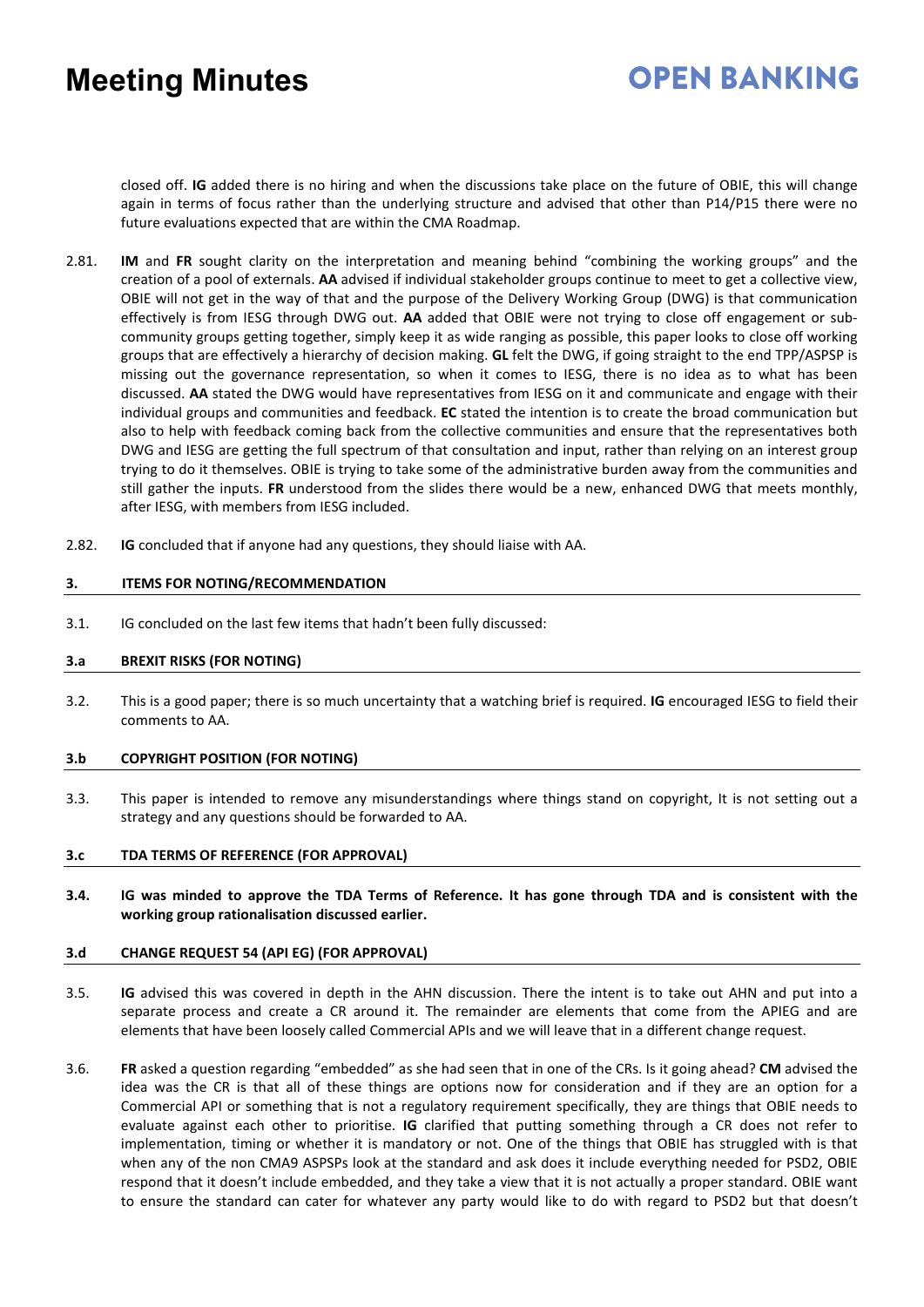## **OPEN BANKING**

suddenly make it a mandatory requirement either under the Order and would require AL to have a separate discussion on exemption under PSD2.

- 3.7. **SW** stated there was a risk to R4 and the recommendations that were going to be carried forward. **CM** believed the wording was incorrect, confirming that these were already things that were part of the proposition on R4. **SW** reiterated there is a risk to complete R4 by April, where there are already some "Ps" for September plus AHN, he felt there will not be enough time for communities to provide feedback. **IG** stated the intent was to address this issue – keep R4 as thin as possible. **CM** advised that nothing is being added to R4. **IG** suggested CM and SW discuss off line and look at why the document is not reflecting this as this was not the intention, and asked CM to consider if the CR needed to be resubmitted.
- 3.8. **RH** asked, as a point of principle in terms of reference on Commercial APIs, they should be separate end points that don't effect anything that has happened in the main body release, they don't require changes to the standard APIs that have been introduced already. If for a commercial reason, they shouldn't require people who aren't going to use them to make changes. **CM** advised that TDA were looking at this for R4/V4 as well as Commercial APIs that add additional functionality if it is not a regulatory requirement and doing it in a way that doesn't require an ASPSP to do a whole version update. **RR** suggested that firms could develop alternate standards that fork off the OBIE standards.

**ACTION: IESG\_2018\_301\_152 - CM to review the CR, ensure it reflects the points of principles that OBIE had here and resubmit.**

### **3.e CHANGE REQUEST 41 (CLASSIFICATION UPDATE)**

**3.9. IG believed this was non-contentious and it has been widely consulted, is about clearing up the language so there is no misunderstanding and was minded to approve.**

### **3.f VRP FCA SANDBOX APPLICATION (FOR NOTING)**

- 3.10. **IG** advised that OBIE have still not heard from the FCA whether or not it has been successfully admitted to the sandbox, but believed the announcement of this year's cohort hasn't been made yet. **RR** raised a comment around Commercial APIs and the requirement and the implementation around those, along with why they should be done in advance of governance and new funding arrangements.
- 3.11. **CM** confirmed that the sandbox paper could not be published wider than IESG. **AL** advised that no date had been set, but will be probably be public by the next steering group. **AL** also expected eIDAS to come up in discussions today, as there is a growing concern on the part of the FCA around some divergences or the way firms are implementing. Having spoken to OBIE, that concern is shared. It might be useful to have a separate call as soon as possible. **RR** agreed that it would be helpful to have a round table on this.

### **ACTION: OBIE to set up roundtable with CMA9 and FCA to discuss eIDAS. FCA to provide input and agenda.**

3.12. **AL** believed that even post bilateral conversations, agreement has not been reached on the legal requirements. GL added that TPPs still don't appear to have eIDAS certificates.

### **2.e TRUSTMARK**

3.13. **EC** asked IESG to provide feedback directly to him.

#### **4. AOB - LENDING STANDARDS BOARD**

4.1. **EMB** advised that Santander had been participating in other forums by the Lending Standards Board and the build of an ethical code for adoption of Open Banking; it would be interesting to see the synergies between OB and those potential initiatives that are being proposed elsewhere, and from Santander perspective they are keen to understand other bodies trying to get into these initiatives but in a much more coordinated way. **FR** advised that she